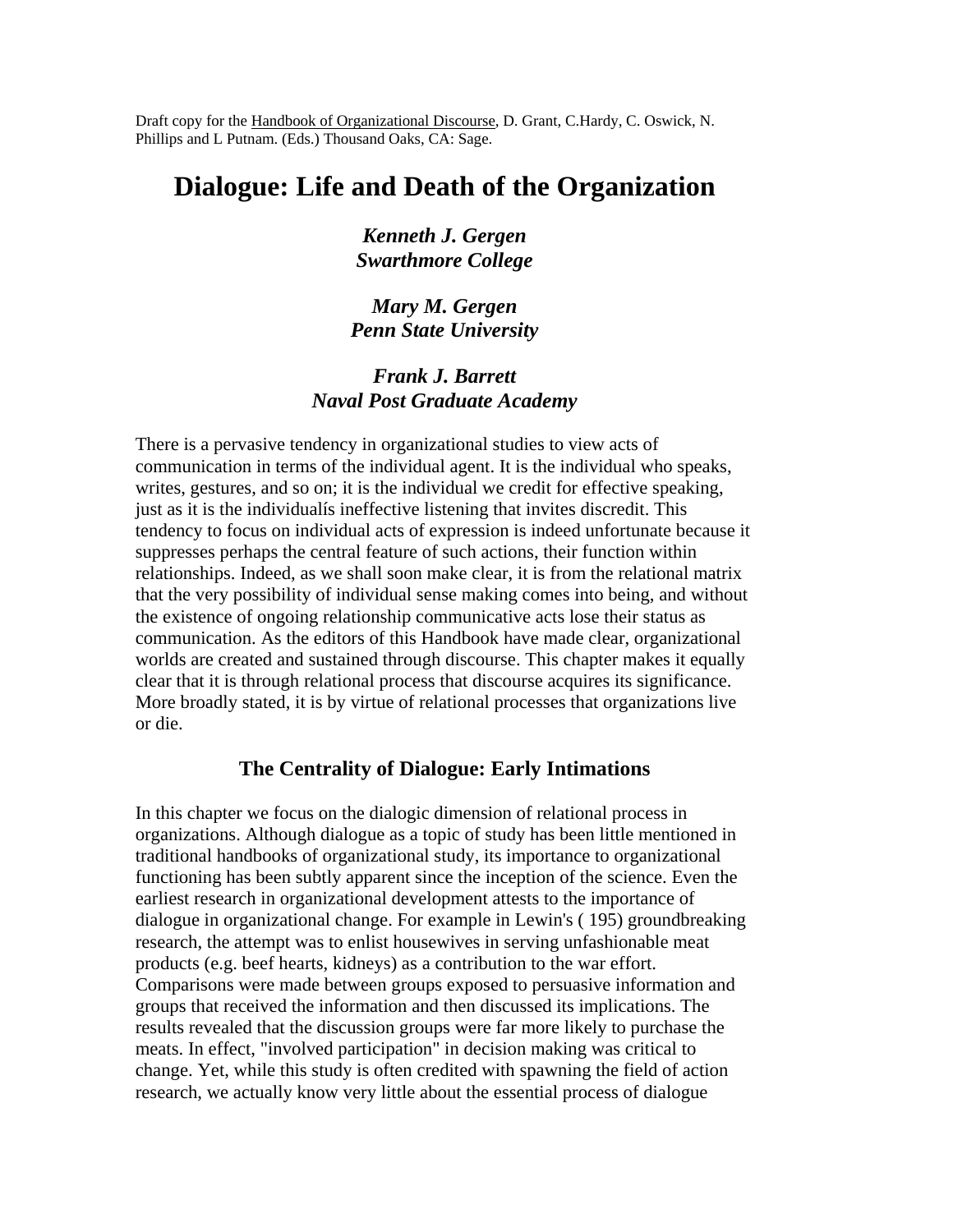itself.

Later studies continued in much the same vein. Classic research at Detroit Edison in 1948 aimed at improving work processes (Baumgartel, 1959). Again the researchers contrasted traditional training methods with group discussions. They conclude that "Intensive, group discussion. . . can be an effective tool for introducing positive change in a business organization." (p. 6). In their oft cited experiment, Coch and French (1953) experimented with organizational change in a clothing factory. In one group management informed a group of machine operators about changes in their job. In this group "resistance developed almost immediately after the change," resulting in grievances, quitting, and lowered productivity. In the experimental condition, groups discussed how working methods could be improved and how to eliminate unnecessary operations. In this case there were no signs of resistance. These early studies have stimulated a robust line of inquiry (see Porras and Robertson, 1991). And yet, because of the exclusive focus on outcome rather than process, we learn little about the actual process of dialogue.

# **Organization of the Chapter**

In the present chapter the process of dialogue takes center stage. The discussion is composed of four parts. As a necessary precis we shall explore the myriad meanings of dialogue and develop what we view as a useful orienting platform: dialogue as *discursive coordination*. This orientation will enable us to consider the practical consequences of various forms of dialogic action. We then turn to the pivotal function of dialogue in the organizing process. We shall be especially concerned with developing a vocabulary of discursive action with practical consequences for effective organizing. After considering the uses of dialogue in creating organizaton, we turn to the problematic potentials of dialogue. A contrast between *generative anddegenerative* dialogue enables us to explore how certain forms of coordination ultimately lead to organizational demise. Indeed, the very forms of dialogue required for organizational well-being may also establish the grounds for deterioration. In the final section we turn to dialogic practices that may restore vitality to the organization. Here we focus on transformational dialogue, that is, dialogic practices designed to break through naturally occurring barriers to communication.

# **Dialogue as Discursive Coordination**

In recent years scholars and practitioners have become increasingly excited about the potentials of dialogue for creating and transforming social worlds. However, such broad excitement is accompanied by a certain vagueness as to what is meant by dialogue. Choruses now sing hosannahs to dialogue, but seldom stop to consider that their praise may be directed toward entirely different practices. On a simple level, The American Heritage Dictionary offers the culturally common definition of dialogue as "conversation between two or more people." However,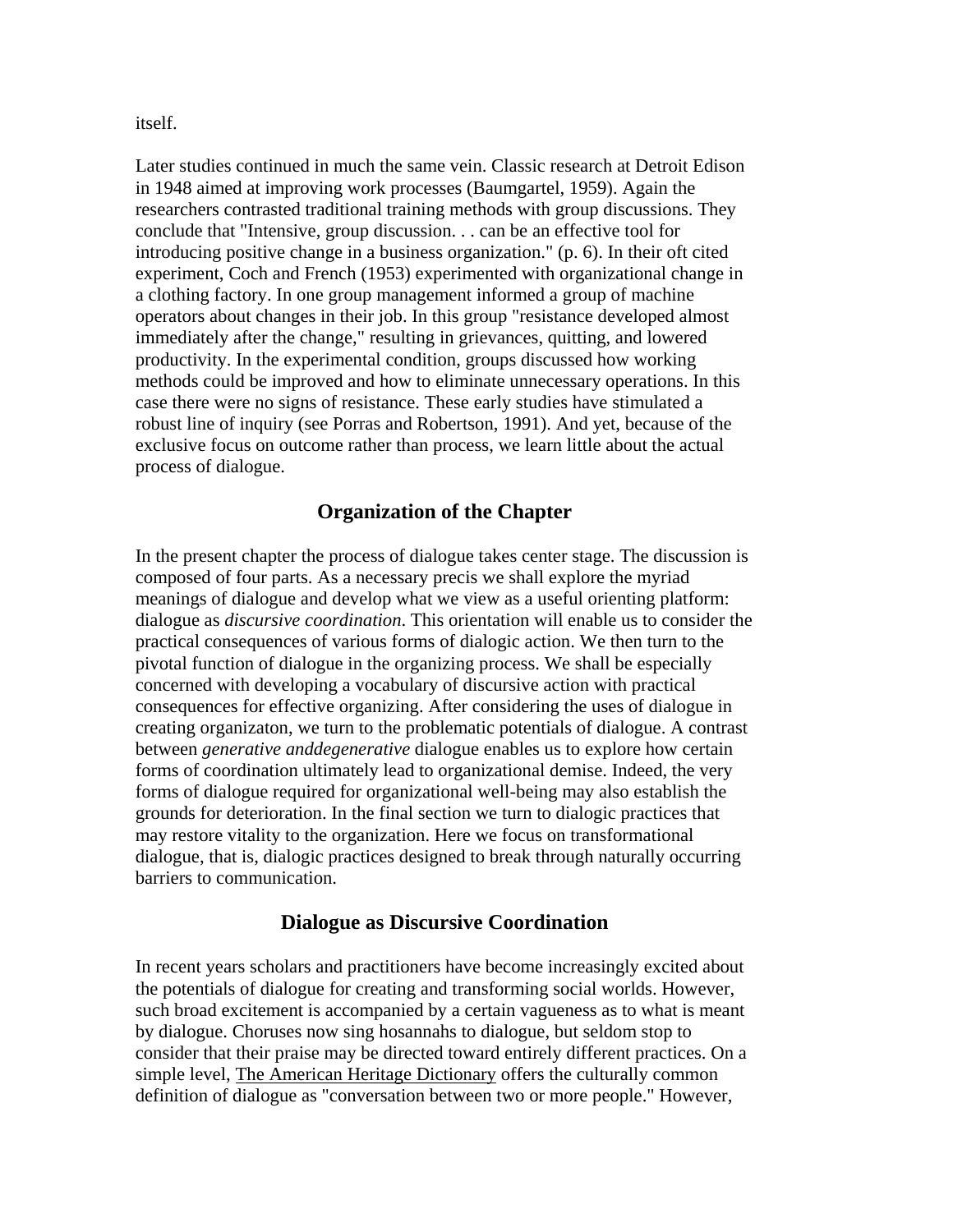virtually no scholarly work on dialogue shares this definition; scholars of dialogue are not at all interested in mere conversation. Nor do such scholars typically share definitions with each other. In our view, the primary definitional criterion of most contemporary analyses of dialogue is derived from a vision of an ideal form of relationship; dialogue is defined in terms of the favored ideal. For most contemporary analysts, merely having a conversation does not constitute true dialogue.

It is primarily the particular vision of the ideal that sets various dialogic scholars apart. David Bohm's (1996) popular book, On Dialogue, defines dialogue as a form of communication from which something new emerges; participants must evidence a "relaxed, non-judgmental curiosity, with the aim of seeing things as freshly and clearly as possible." (p. ix) Yet, Robert Grudin's On Dialogue is not so much interested in relationships that create novelty as he is in a ìreciprocal exchange of meaning...across a physical or mental space. (p. 11) In contrast, Putnam and Fairhurst (2001) are not centrally concerned with either generating novelty or exchanging meaning, but rather with the creation of convergence in views; they define dialogue as ìa mode of communication that builds mutuality through the awareness of others,(p. 116), and it does so through the ìuse of genuine or authentic discourse, and reliance on the unfolding interaction.(p. 116). At the same time, for L. C. Hawes (1999), the central ingredient of dialogue is conflict reduction; for him dialogue is "praxis for mediating competing and contradictory discourses." In further contrast, while many of the above scholars assume that dialogue is among equals, Eisenberg and Goodall (1993) are chiefly concerned with enhancing the voices of minorities. They see dialogue as "providing parties with a chance to speak and be heard and to challenge the traditional positioning of authority.. " Quite distinct from all these orientations, Isaacs (1993) defines dialogue as "a sustained collective inquiry into the processes, assumptions, and certainties that compose everyday experience." (p. 25). Finally, for Tullio Maranhao (1990), it is not everyday life that dialogue should throw into question but all certainty of knowledge. For him dialogue is a logic of "stating and questioning," with the aim of generating the kind of skepticism that invites continuous inquiry. For Maranhao, dialogue is a form of "anti-epistemology."

With such differing views of dialogue, each saturated as it is with values and visions, any general characterization of dialogue becomes perilous. In order to establish a more comprehensive analytic frame, while not sacrificing valuable distinctions embedded in these various accounts, it is useful to separate the normative from the descriptive. Rather than equating the term "dialogue" with any particular vision of ideal interchange, we offer an elemental descriptive definition. Variations in the specific patterning of interchange may thus reflect the various ideal forms sought by differing scholars. In this way we return again to an elemental formulation, but leave room for broad expansion in specific forms and functions. We do not propose a return to the view of "dialogue as conversation," as it does not serve our analytic ends here. The term "conversation" is both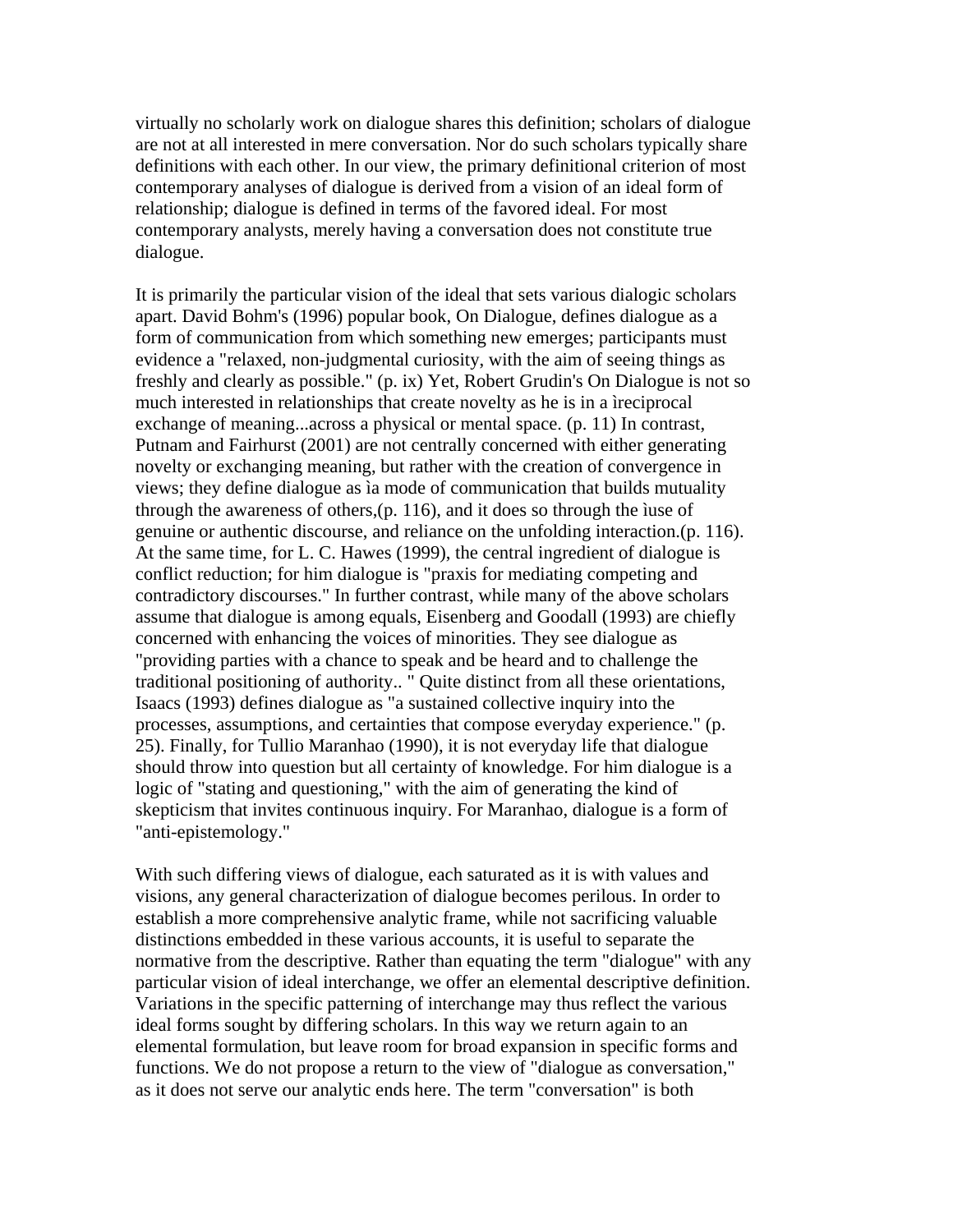ambiguous and conceptually thin. Rather, for present purposes we propose to define dialogue as discursive coordination in the service of social ends. To amplify this view and its implications, we propose the following:

1. **Dialogue originates in the public sphere.** In understanding dialogue many theorists have drawn from the individualist tradition in which language is a reflection or expression of the individual mind. On this account, dialogue is a form of inter-subjective connection or synchrony. The public actions are derivative of private meanings. In the present account we bracket the realm of subjectivity, and focus on the public coordination of discourse. This enables us to avoid a number of intractable philosophical problems (e.g. the relation of mind to body, the problem of "other minds," and the hermeneutic problem of accurate interpretation), and to focus on the relational function of various utterances within ongoing conversation. We are informed here, in part, by J.L. Austin's How to do things with words (1962), in which the performatory character of speech is illuminated. Utterances are essentially actions performed with social consequences.

This orientation does not exclude psychological inquiry. However, it is to say that significant analyses of dialogue can ensue without recourse to psychological explanation. Effective analysis of dialogue need not refer to states of individual understanding, subjective biases or inattention, personality traits, and so on. This possibility was initially demonstrated in Garfinkel's (1963) groundbreaking work on ethnomethodology, and now more copiously in various forms of discourse and conversation analysis (Wetherell, Taylor & Yates, 2001a, 2001b). If psychological inquiry is to proceed, our orientation here is most congenial with Vygotsky's (1986) view that higher order psychological processes are reflections of social process. This is to say that the process of thought is essentially public discourse carried out on a private site. This is essentially the view adopted by Bruner (1990) in Acts of Meaning, and by Harre and Gillette (1994) in The Discursive Mind. In our view, however, it is most useful to focus on the forms of public coordination that originate, sustain, transform, and potentially terminate what participants take to be meaning.

2. **Dialogue is a form of coordinated action.** In foregrounding the concept of collaboration we mean to call attention to the relational foundation of dialogue. That is, meaning within dialogue is an outcome not of individual action and reaction, but of what Shotter (1984) calls joint-action, or the coordinated actions of the participants. In this sense, the meaning of an individual's expression within a dialogue depends importantly on the response of his or her interlocutor - what has elsewhere been called "a supplement" (Gergen, 1994). No individual expression harbors meaning in itself. For example, what we might conventionally index as a "hostile remark" can be turned into "a joke" through a response of laughter; the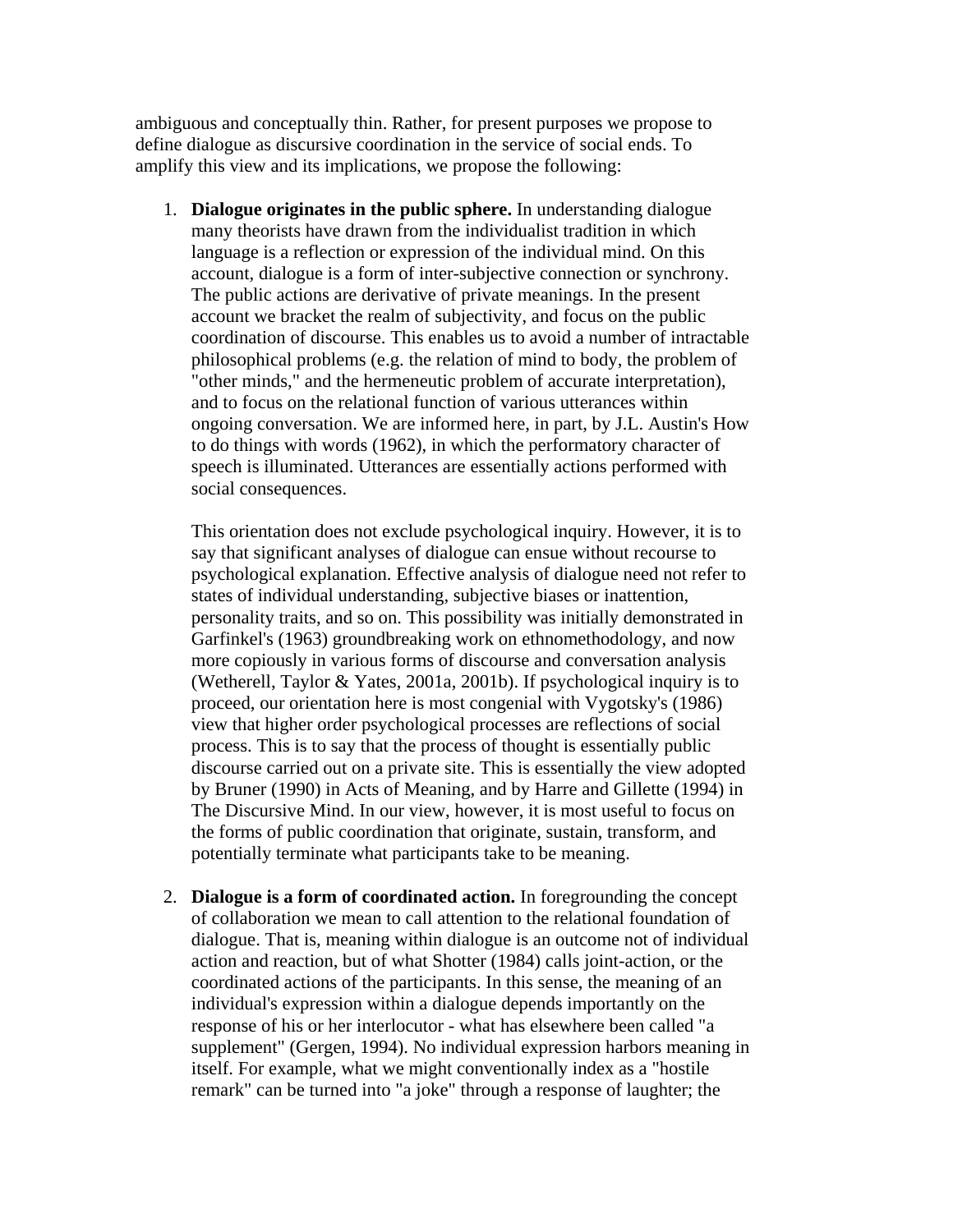"vision statement" of a superior can be refigured as "just more BS" through the shared smirk of the employees.

In this context, Wittgenstein's (1963) metaphor of the language game is also useful. The metaphor calls attention specifically to the coordinated or rule-governed activities of the participants in generating meaning. The words, "strike" and "home run" acquire their meaning by virtue of the participation of the interlocutors in the rule constrained talk of baseball. Words invented by a single individual (a "private language" in Wittgenstein's terms) would not in themselves constitute meaningful entries into dialogue. In this sense, the traditional binary separating monologue and dialogue is misleading. The term monologue cannot refer to the language of one person along, for such a language would fail to communicate. The meaning of any utterance depends on its functioning within a relational matrix. Thus monologue is better understood as an extended (or dominating) entry of a single voice into a dialogue; in this sense monologue is an unevenly distributed dialogue.

- 3. **Dialogic efficacy is bodily and contextually embedded.** While our orientation to dialogue emphasizes discourse, we do embrace linguistic reductionism. Spoken (or written) language may be focal in our analyses, but other than for analytic purposes, we do not wish to separate out such language from the remainder of the life sphere entering into the production of meaning. Clearly the efficacy of spoken words within dialogue is fastened to the simultaneous movements of the speakers' bodies, tone of voice, and physical proximity. Further, dialogic efficacy cannot ultimately be separated from the world of objects and spaces ñthe material context. The efficacy of one's words may importantly depend, for example, on whether one is clutching a gavel, a dagger, or a bouquet of flowers. In the same way, the meaning of words within the dialogue may depend on whether they are expressed in an executive suite, in a bar room, or over the internet. Again to draw from Wittgenstein (1963) the language games in which we engage are embedded within broader forms of life. Thus, the meaning of "strike" and "home run" do not only depend on the rules of baseball talk, but on their function within a form of life that includes balls, bats, bases, fields, players, umpires, hotdogs, and so on.
- 4. **Dialogic efficacy is historically and culturally situated.** The contribution of any particular act of speech to dialogic coordination is contingent on its placement within a cultural context. In part this emphasis acknowledges Saussure's (1974) distinction between the synchronic and diachronic study of language. While we may effectively focus on contemporary forms of dialogue and their accomplishments (synchronic study), we must also be prepared for temporal transformations in what and how various ends are accomplished. For example, "the boss's orders" were once very effective within Western organizations, but they are slowly losing their power to generate activity. As concerns with workplace democracy, diversity, and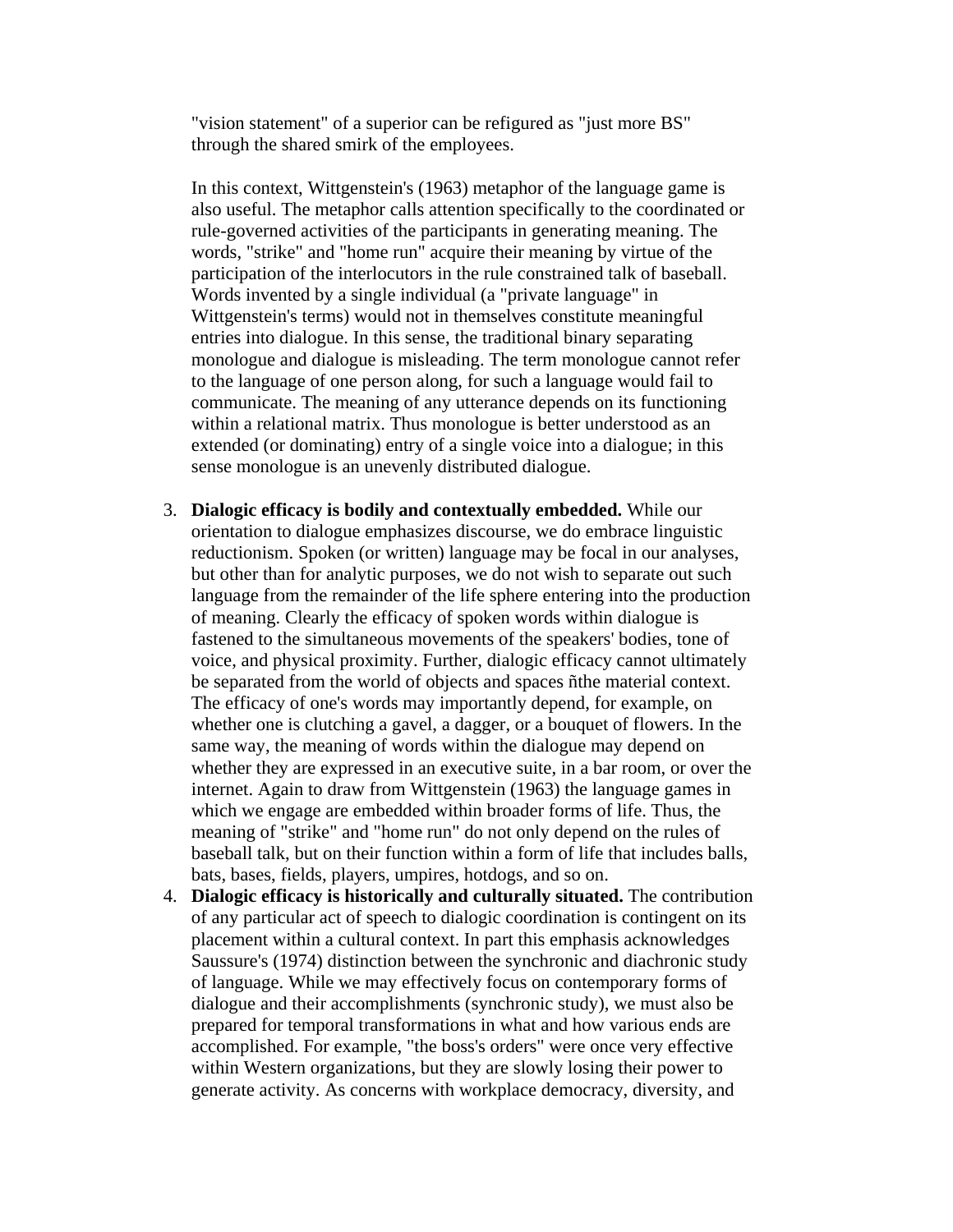organizational flattening become popular, an authoritative "top-down" voice may become dysfunctional (Yankolovich, 1999).

Bakhtin (1981) also draws our attention to the heterogeneous cultural traditions that typically contribute to the shared language of a nation. This analysis prepares us for the possibility that partners in a dialogue may be polyvocal, capable of shifting from one mode or form of dialogue to another across the course of conversation (Hazen, 1993). At the same time, the focus on cultural heterogeneity prepares us for the difficulties that may be encountered when participants do not share discursive traditions. As the mounting literature on cross-cultural (mis)understanding makes clear (see for example, Rahim, 1994; Pearce, 1989; Ting-Toomey and Oetzel; 2001; Jandt, 2001) such dialogues may be frustrating and ineffectual. The dialogic moves effective for achieving goals within one tradition may be counterproductive in conversations with those outside the tradition. Similarly, even within the same culture the dialogic forms effective in one condition may not carry over to another. (See for example, Well's, 1999, discussion of optimal forms of classroom dialogue.) Whatever is said about dialogic efficacy within organizations must thus be tempered by consciousness of contingency.

5. **Dialogue may serve many different purposes, both positive and negative.** Finally, by viewing dialogue as discursive coordination we attempt to avoid conflating normative and descriptive commitments. Coordination in itself is neither good nor evil. From our definitional framework, heated argument is as much a dialogue as an attempt to gain an appreciative understanding of another's "point of view." This is not to abandon concern with the kinds of ideals central to most contemporary analysts. Rather, it is to invite differentiation among forms of dialogue in terms of the ends they serve. Thus, while certain forms of dialogue may indeed succeed in reducing conflict, other moves in language may enable authority to be challenged, multiple opinions to be expressed, or taken-forgranted realities to be deliberated. Drawing again from Wittgenstein (1963), "Think of the tools in a tool-box: there is a hammer, pliers, a saw, a screw-driver, a rule, a glue-pot, glue, nails, and screws. - The function of words are as diverse as the functions of these objects" (6e). From this perspective, inquiry is invited into the specific forms of dialogue required to achieve particular goals of value.

It is important to note here that the value placed on dialogic outcomes may vary significantly from one standpoint to another. For example, a vigorous argument, from an outsider's perspective, may seem aggressive and hostile. For the participants, however, such skirmishes can be enlivening fun, much like a game of chess. By the same token, the outcomes of any particular dialogue may be simultaneously both positive and negative (see also Thatchenkery & Upadhyaya, 1996). One may be pleased that a given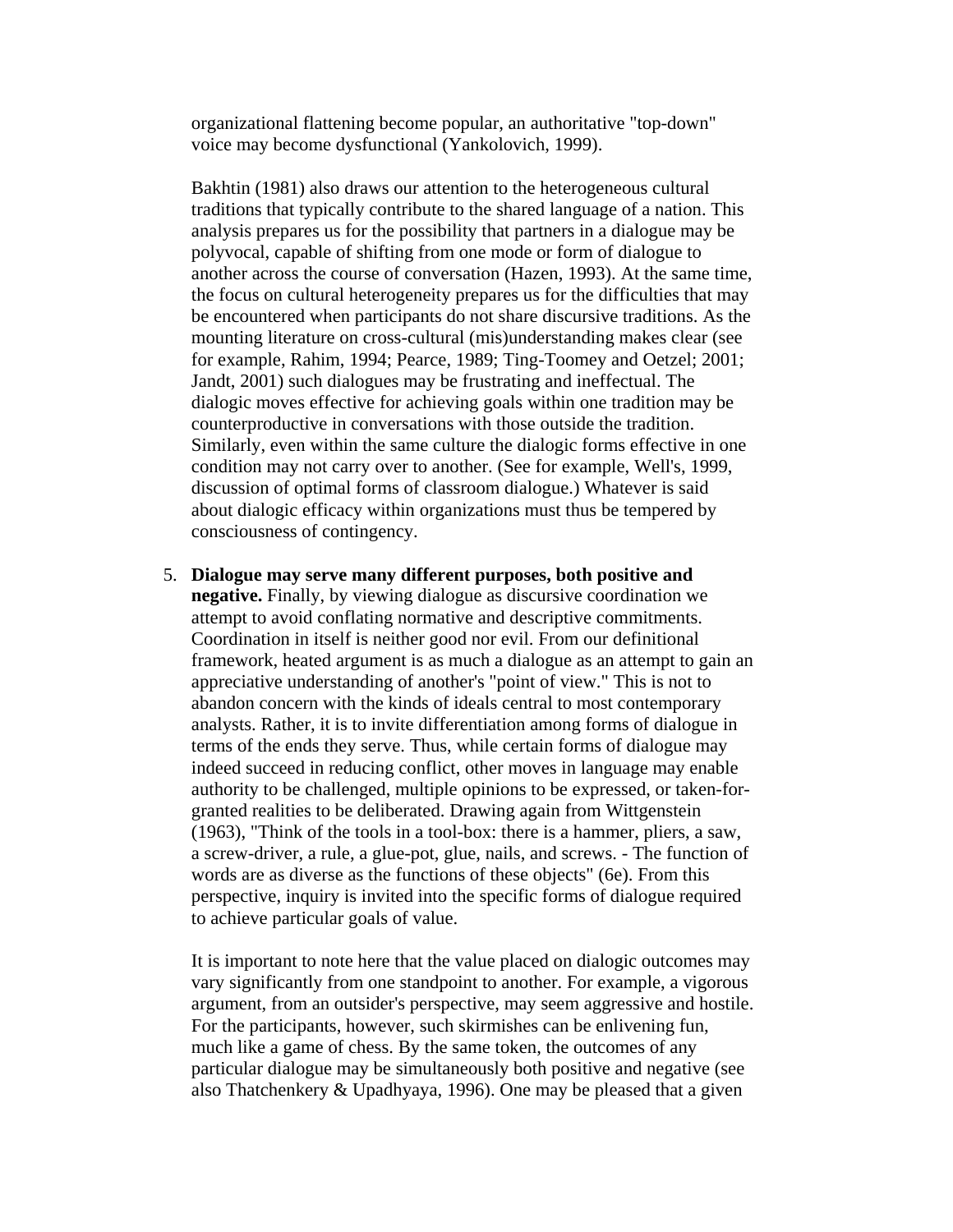dialogue succeeds in establishing intimate bonds with another, but simultaneously realize that certain critical capacities are simultaneously suspended. And too, what is accomplished in a dialogue may be judged differently in terms of what ensues at a later point in time. Many organizations have been disappointed by training exercises that generate immediate joy and communal good will, only to find that with Monday morning life returns to dull normal.

# **Generative Dialogue and the Organizing Process**

If we understand dialogue as the process of relational coordination, it is immediately clear that certain forms of dialogue are essential to the process of building organizations. As people's words and actions become coordinated so do forms of life come into being ñ friendships, marriages, families, and organizations large and small (see also Weick, 1995, Yankelovich, 1999; and Taylor, 2000). In this sense, there is no inherent difference in the process by which two children create a sand castle, a family eats Sunday dinner together, a strike is planned, or the Ford motor company produces automobiles. Processes of dialogic coordination are at work in every instance. Yet, while we acknowledge the significant implications of understanding dialogue as relational coordination, we are still left without the kind of detailing essential for creating and sustaining an effective organization. Invited, in particular, is an account of those dialogic moves that facilitate the process of organizing. What moves contribute to what might be called generative dialogue, dialogue that brings into being a mutually satisfying and effective organization?

A full treatment of generative dialogue would require an examination not only of bodily movements, gestures, and gaze, but of the environment and the objects available to people in relationships. A focus on historical conditions contributing to various forms of generative dialogue would be helpful, as well as an account of cultural variations in effective dialogue. However, given limited space and the emphasis of the present volume on discourse, let us focus in particular on spoken and written language in the contemporary Western organization. This is no insignificant matter, as language is the chief means by which such organizations come into being and are sustained. However, it is important to be sensitive to the limitations of such an analysis.

Further, what we offer here may be viewed as a "first cut." That is, we work here without the benefit of a well grounded literature specific to the topic. We must piece together significant ideas from a number of disparate areas to offer a preliminary scaffolding. At the same time, we hope that this unfinished structure will enable more detailed elaboration as future study moves in this direction.

It should be noted that we are guided in our present treatment by a social constructionist orientation (Gergen, 1994, 1999). In effect we place a strong emphasis on the way in which discourse functions to structure both a sense of the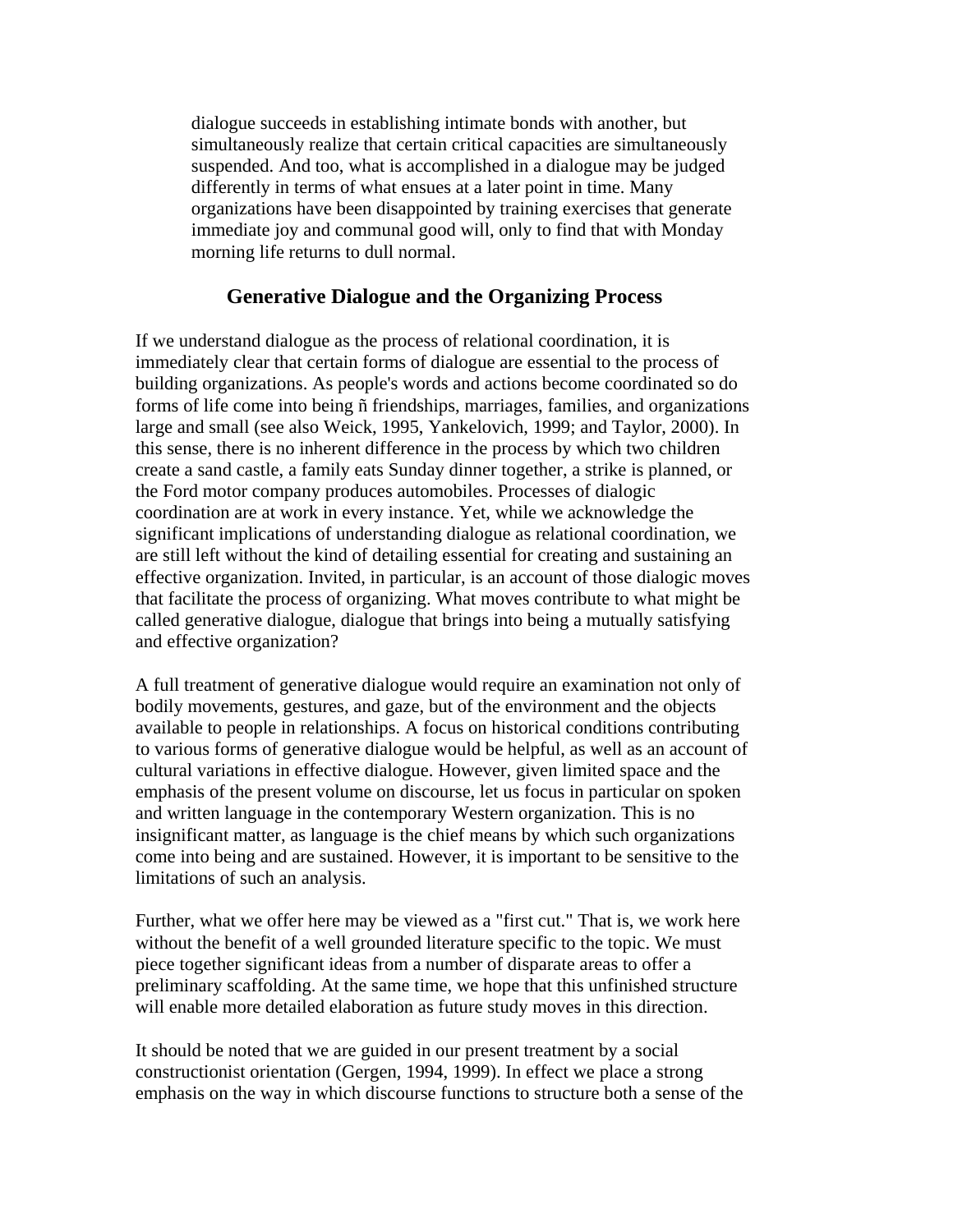real and the valuable within relationships. From the relational matrix, then, both ontology and ethics ñ agreement on what is, and what ought to be ñ can grow. And, as these agreements are cemented to action, local traditions (sub-cultures) emerge. In terms of generative dialogue, then, the central focus is on those kinds of dialogic moves that may bring realities and ethics into being and bind them to particular patterns of action. With above provisos notwithstanding, we propose the following as central components in generative dialogue:

### **The Pivotal Act of Affirmation**

As proposed above, because meaning is born in relationship, an individual's lone utterance contains no meaning. Rather, it provides the potential for meaning, a potential that can only be realized through another's supplement. The supplement of affirmation may stand as the key building block to creating conjoint realities. To affirm is to ratify the significance of an utterance as a meaningful act. It is to locate something within an expression that is valuable, to which one can agree, or render support. Merely responding to the question, "How are you?" with "Fine, thank you," is to render the question meaningful as a ritual of greeting. To respond with a blank stare would be to negate its significance as communication. In the act of affirmation elements of the initial utterance are also sanctioned as "real" and are given rudimentary value. The response of "Fine, thank you," simultaneously grants "personal health" an existence in the world and places value upon it.

Affirmation is important for other reasons as well, partly deriving from the individualist tradition and the presumption that thoughts and feelings are individual possessions. As we say, "It is my experience that...," or "These are my beliefs." To affirm such utterances is to grant worth to, or to honor the validity of the other's subjectivity; failure to affirm places the identity of the other in question. Finally, in affirming an utterance one also sanctions the relationships from which it derives. If one dismisses a speaker's opinions, it is often to disparage the range of relations in which this opinion is embedded. To embrace a novel idea is to embrace new relationships, and to possibly to threaten old ones.

Affirmation may take many forms depending on conversation and context. At the simplest level, careful or sympathetic attention provides a beginning. Curiosity or question asking also serves as a simple form of affirmation, as it grants to the speaker's preceding utterance meaningful significance. To "be moved" by another's expressions is a high form of affirmation. In her volume, Conversation, Language, and Possibilities, Harlene Anderson (1997) speaks for many change agents when she proposes that therapy becomes effective when, "the therapist enters the therapy domain with a genuine posture and manner characterized by an openness to another personís ideological base his or her reality, beliefs, and experiences. This listening posture and manner involve showing respect for, having humility toward, and believing that what a client has to say is worth hearing." (p. 12) More broadly, affirmation may be roughly equated with what many researchers call "mutuality" in dialogue (Markova, Graumann, and Foppa,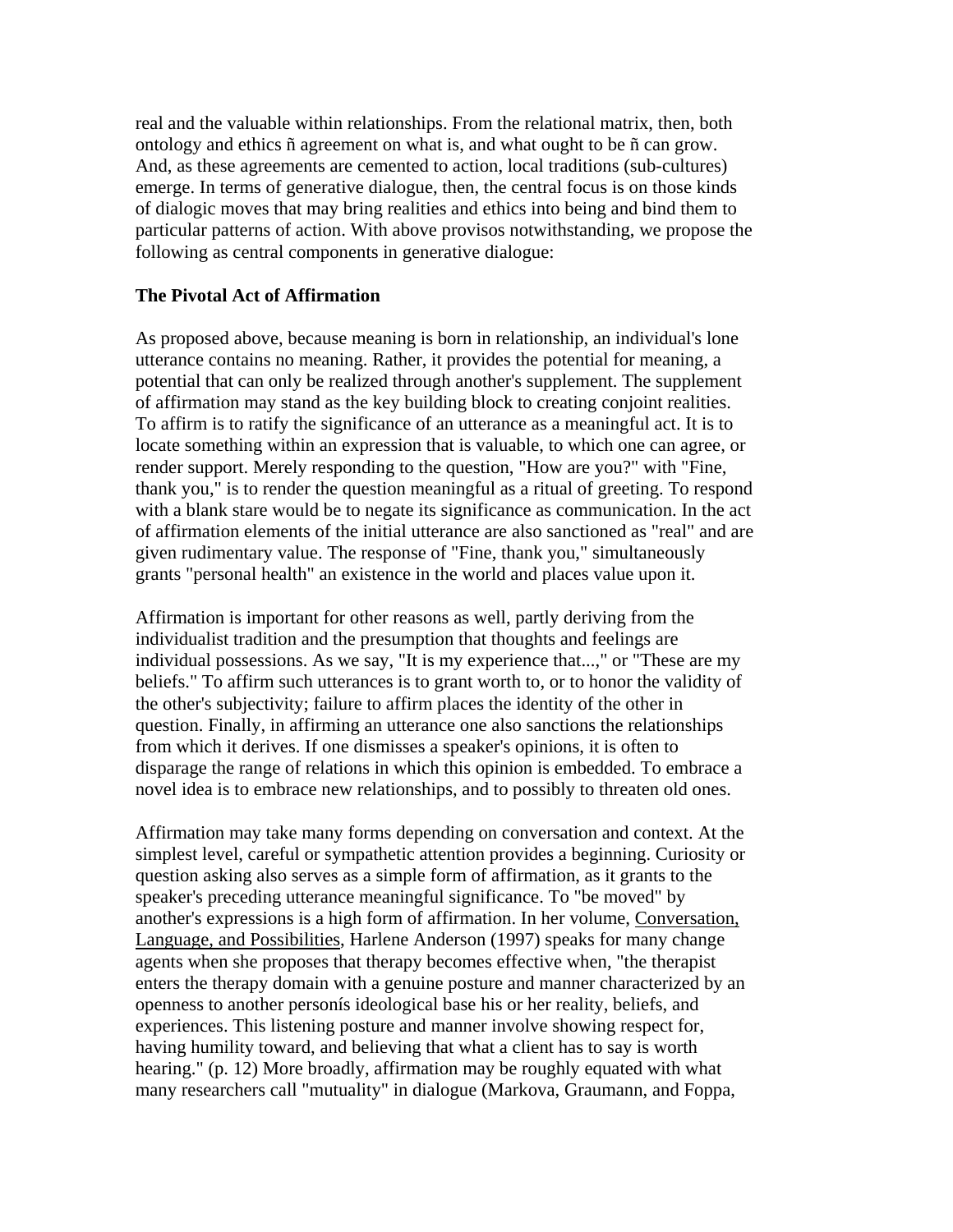1995), and finds parallels in mother-child interaction as well as relations with nonhuman species. It should finally be noted that we are not proposing here that generative dialogue requires full agreement among interlocutors. Affirmation is not assent, a point to which we shall return momentarily.

#### **Productive Difference**

While affirmation is of critical significance in building organization, it is important to draw a distinction between affirmation and duplication. At the most rudimentary level affirmation ratifies the reality and value of a preceding utterance. However, it functions in this way primarily against the backdrop of a contrasting possibility, or domain that is negated. If another agrees with you, this agreement serves as an affirmation primarily when the other is apprised of what is not being affirmed or valued. When one shows signs of deliberating the issues, and then agrees, affirmation is achieved. If one is prepared to agree no matter what is proposed, we have duplication as opposed to affirmation.

The distinction is important in virtue of a more general theoretical point: The conjoint creation of meaning depends on the generation of difference. In the same sense that the meaning of a single word depends on its differing from other words (e.g. bit, bat, but), so does the meaning of any utterance in a dialogue acquire its meaning from its difference from other utterances. To echo each utterance spoken by the other is to destroy the meaning of these expressions. Thus, in a more general sense, generative dialogue depends on the continuous generation of differences. The meaning making process is rendered robust by virtue of distinctive voices (See also Hazen, 1993).

With this said, however, a further distinction is essential between productive as opposed to destructive difference. Dialogic entries that sustain or extend the potentials of a preceding utterance may be viewed as productive; utterances that curtail or negate what has preceded are destructive. They essentially impede the process of constructing a mutually viable reality. For example, to offer an example of what has just been said, to add an associated idea, or to ask about how an utterance might apply in a particular situation will typically function in a productive way. Adding new voices to the conversation may also make a robust contribution to productive difference. See also Barbules (1993) on ìbuilding statements.î}. In contrast, to announce that another's utterance is "just plain wrong," unintelligible, or outrageous will typically bring dialogue to a halt. This is not at all to say that disagreement is essentially destructive. There are conversational conditions under which argument and mutual critique are both anticipated and welcomed (see Billig, 1987). A properly conducted debate, for example, may vitally extend the range of relevant considerations for effective decision making.

## **The Creation of Coherence**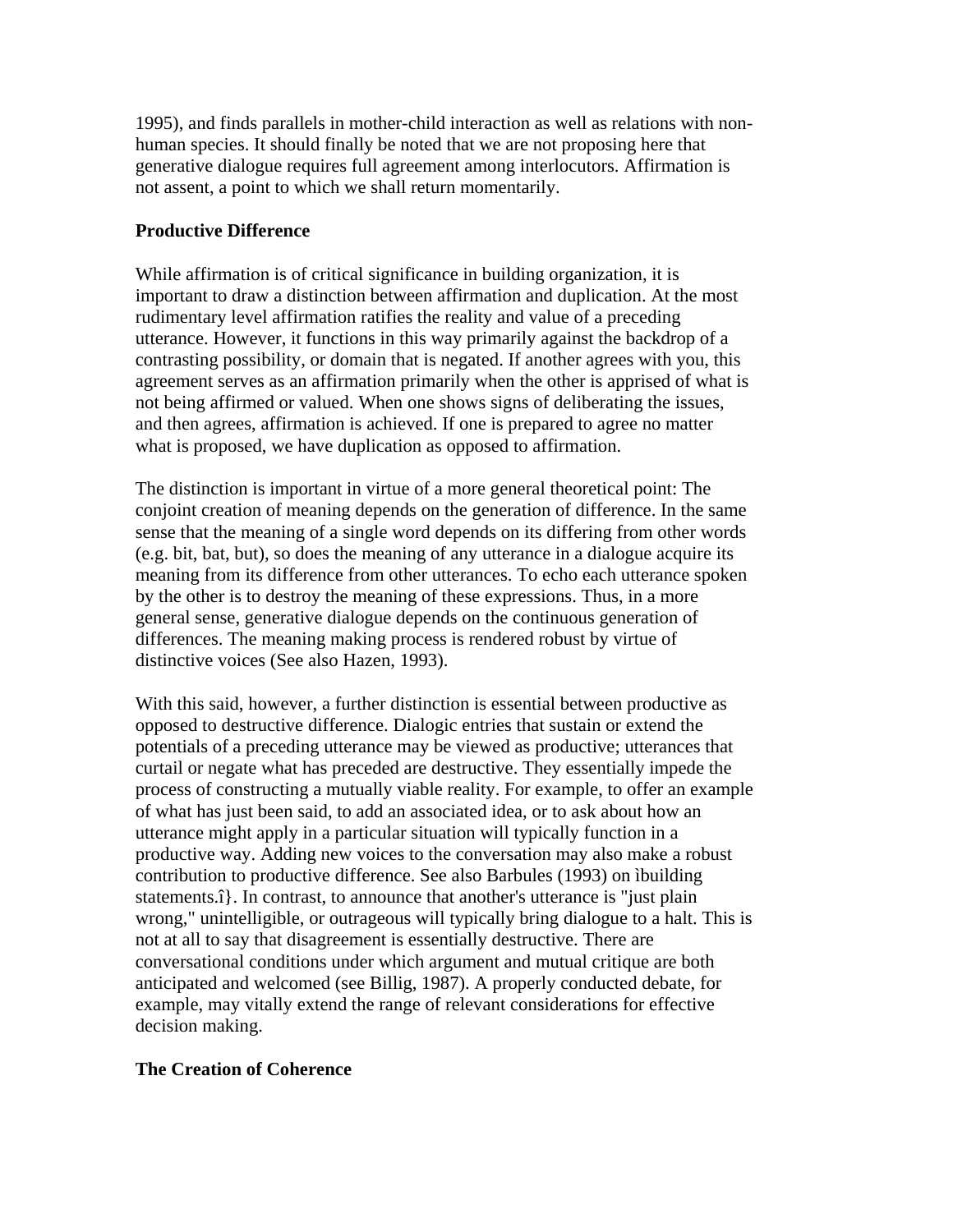The combination of affirmation and difference makes a potent contribution to the emerging world of the real and the good. However, in the same way that the meaning derived from a paragraph in a novel is highly dependent on its relationship to preceding paragraphs, so does meaning in dialogue depend on what precedes any particular turn-taking segment. To create a sustainable world thus requires dialogic acts that engender what is commonly termed conversational coherence (Craig and Tracy, 1983; Duck, 2002). Such acts enable preceding expressions to create a singular, ordered world about which to organize. Among the common dialogic inputs contributing to coherence are repeating conversational topics (topoi), offering comments relevant to a recognized issue, and providing answers to preceding questions (Barbules, 1993; Wells, 1999).. On a more subtle level, we wish to call attention to *metonymic reflection*. as a means of generating coherence. Metonymy refers to the use of a fragment to stand for a whole to which it is related. Thus, "the golden arches" are used to signify the McDonald's restaurants, or the British flag (the so-called Union Jack) to indicate the United Kingdom. In the present case, metonymic reflection occurs when one's actions contain some fragment of the other's actions, a piece that represents the whole. If an interlocutor expresses doubts about a given policy, and her colleague responds by asking, "What's the weather report for tomorrow?" the expression of doubt fails to be represented in the reply. The reply fails to include some element of the initial utterance. If a response includes a metonymic fragment of what has just been said, then the interlocutor finds him or herself carried in the other. Collaborative coherence is achieved.

#### **Narrative and Temporal Integration**

As dialogue develops it leaves in its wake a repository of discourse and associated action. This repository may serve as both a resource for sustaining generativity and a potential threat to continuation. Its major contribution to the process of organizing stems from its integrative properties. That is, as interlocutors set about constructing a world of the real and the good, materials are required for solidification. This world must become compelling, reliable and significant. One major means of solidifying this world is through integrating materials from the past - accounts of events that can fortify the present, fill out its contours, add to its dimension, and/or ratify its value. Although all past events can be used in this way, the most important resources for such solidification come from events common to the interlocutors themselves. By inserting accounts of the past into ongoing dialogues, the interlocutors also create a reality with historical depth (Thatchenkery & Upadhyaya, 1996). They cease to speak in terms of "what we are presently creating," but see the present as rooted in the past. The shaky quality of "here and now" is replaced by the concept of "tradition." Evanescence gives way to a sense of temporal lodgement. For additional insights into the ways in which narratives serve as organizing devices see Boje, 1991; Cszarniawska, 1997; Gabriel, 1995; Boje, 2001).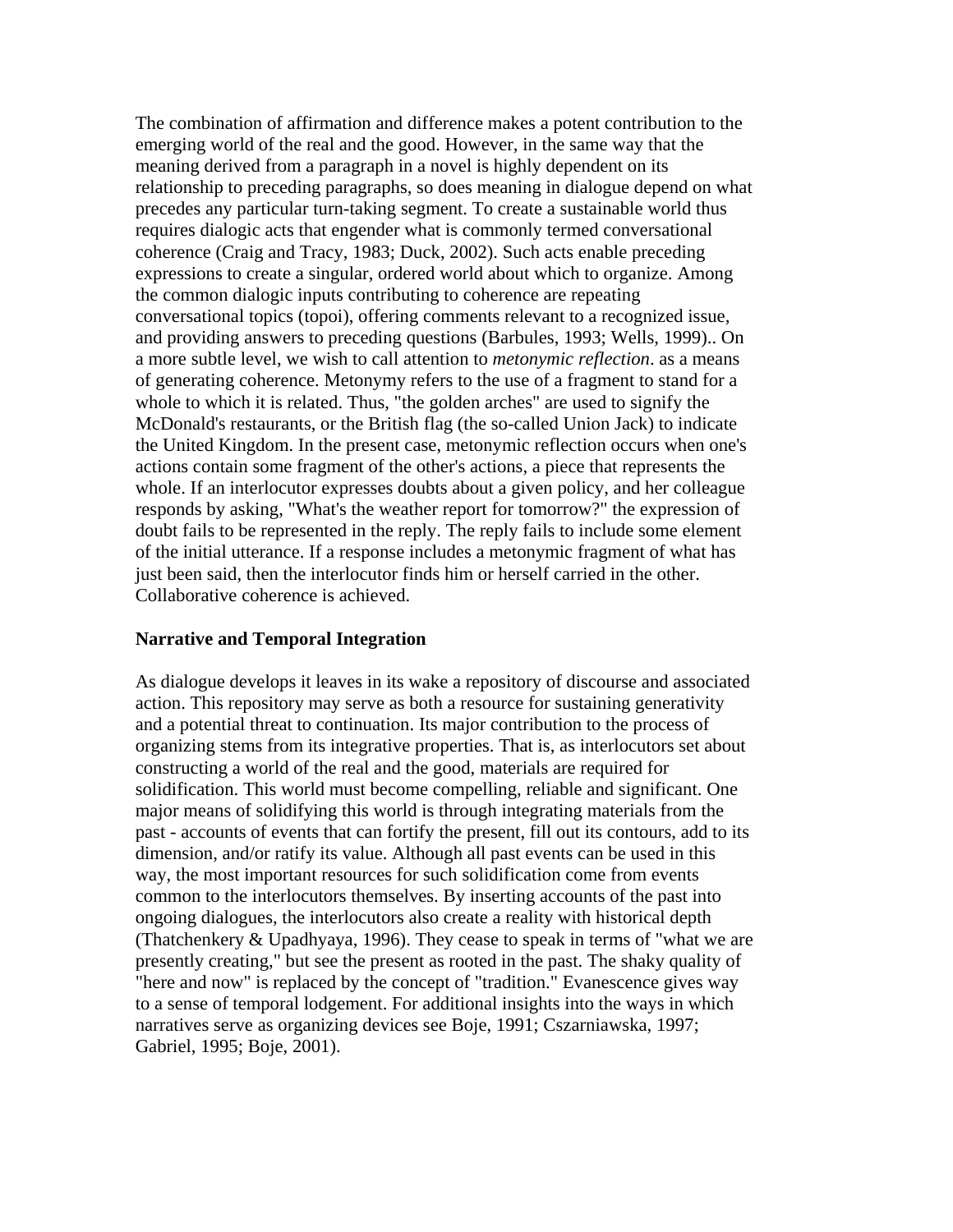# **Expanding the Arena of Generative Dialogue**

These four insertions into dialogue - emphasizing affirmation, productive difference, coherence, and temporal integration - may be viewed as central to creating the forms of reality and value necessary for effective organization. At the same time, these are only entry markers in a scholarly effort of extended duration and scope. For purposes of inviting collaborative expansion, we share here several additional contributions of significance:

**Repetitive Sequences.** Generative dialogue may be compared to the fluid and synchronized movements of dancers. A key to the success of the dance is a history of practice. Yet, this is not the practice of isolated individuals, but of the collaborative unit. Their practice together readies each of them for the movements of the other. The slight pressure of the male's hand may send his partner into a swirl, at the end of which his open arms are prepared to receive her return. And so it is in the case of generative dialogue. If effective organization is to be achieved so must there be repetitive scenarios of relationship, sequences of action that form a reliable core. This is not to propose that all relational sequences should move in the repetitive direction. The result would be a stagnation of meaning and the loss of flexibility. However, without major contributions to repetition, organizational efficacy will be lost. A significant degree of dialogic ritual is essential.

**Reflexive Punctuation.** As dialogues unfold and repetition becomes more frequent, agreements will emerge as to what is real and good. However, because the meaning of what has been achieved is inherently ambiguous - subject to alteration as the conversation moves on - effective organization may require periodic reflection on what has been accomplished. Such punctuating insinuations into dialogue serve to collect and organize the sedimented realities and aspirations of the participants. Comments concerning "what we have agreed to" "our objectives," or "our current plans," may all have this solidifying effect. Metaphors may play an especially important role in this case, as they have the capacity to tie together many disparate facets of conversation and action into a coherent whole. See also Weick (1995) on significance of "retrospective sensemaking.

**Constructing Bonds and Boundaries.** Participants in an organization will often speak in the singular: "my opinion.." "what I think..." "my hopes in this case..." In effect, such dialogic inputs construct the reality of isolated individuals. If fully sustained, such dialogue may invite division, alienation, and destructive competition. Favored for generative dialogue, then, is a shift from a discourse of individual entities to a collective "we." In speaking of "our opinion," "what we think" "our hopes," the "imagined community" becomes a reality (Anderson, 1997). The result will be a bonding among the participants, the creation of an exterior to the organization, and an increased focus on the relations among participants.

In closing this discussion it is important to note that none of the discursive moves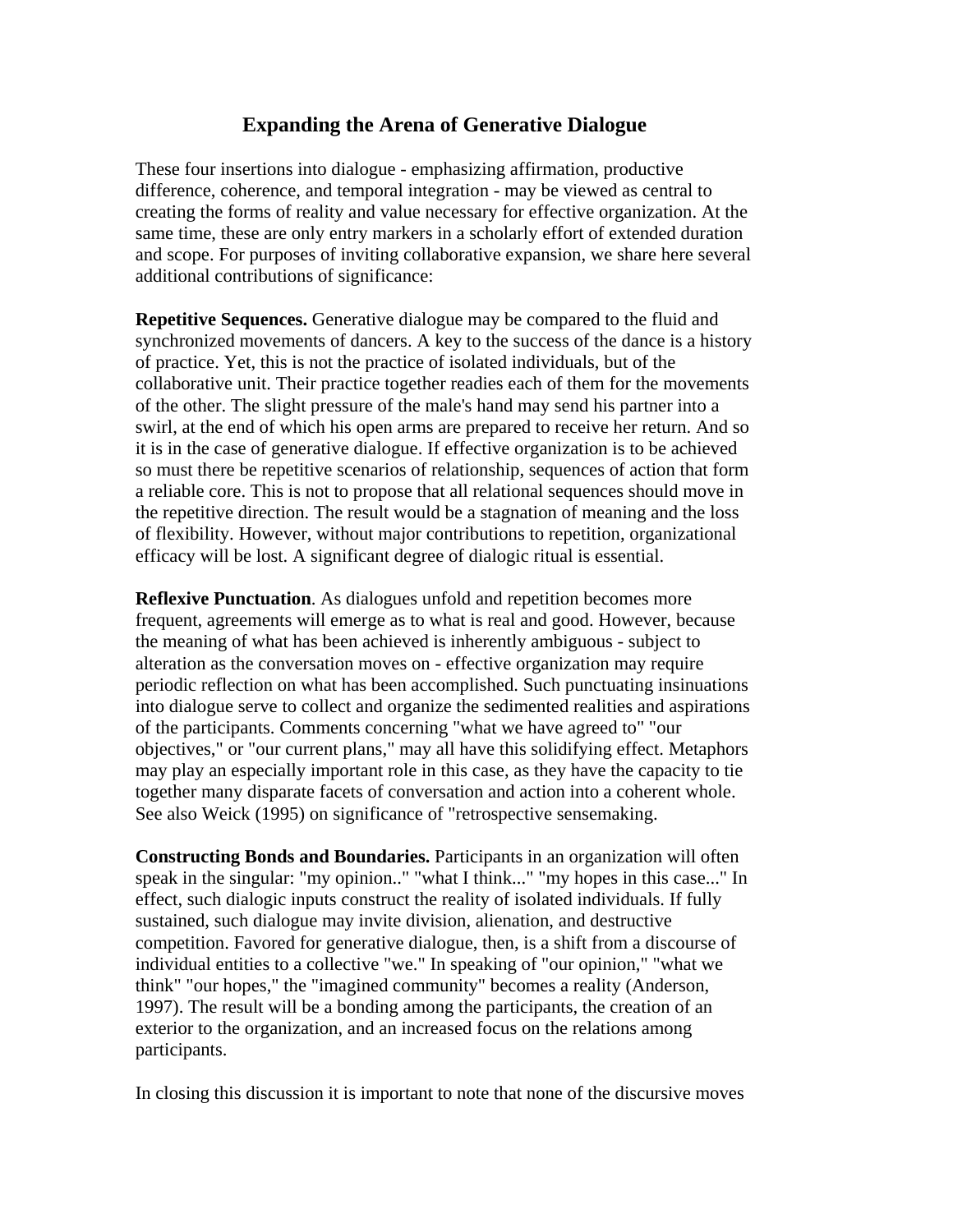outlined here achieves its function until affirmed by one's interlocutors. While linguistic tradition forces us to single out specific "moves," "utterances," or "speech acts," this tradition simultaneously obscures the conjoint creation of their meaning as moves, utterances or speech acts. Thus, for example, a narrative is not a narrative until another ratifies it as such. One may tell what conventionally counts as "a story of a past success," but its reality as such depends on the affirmation of the listener. If the listener indexes the offering as a "manipulative ploy," or "a misleading distortion" the "story of past success" is destroyed. In this sense, the analysis of dialogue is not congenial with strategic views of communication competence. The success of a given move does not depend on the rational calculus of the actor, but on its relationship to what that which has preceded and follows.

# **Dialogue and Organizational Dysfunction**

While dialogic process is critical to the achievement of organization it is also clear that not all forms of dialogue function in this way. The preceding discussion has attempted to pinpoint dialogic contributions that seem pivotal to organizing around a shared reality. Here we turn to the problem of organizational dysfunction. First, we inquire in a more general into what forms of dialogue undermine or destroy organizations. Then we turn to the more subtle and ironic ways in which organizing processes themselves lay the groundwork for disorganization.

We shall not belabor the topic of dialogic dysfunction. In part this is because organizational failure is implied by the absence or inverse of the various dialogic moves just outlined. The failure to affirm, for example, can lead to within a relationship; failing to create coherence can undermine concerted action. Further, most of us well understand the destructive forms of dialogue by virtue of our participation in the rituals of everyday life. Common experience is perhaps our best teacher. However, two contributions to dysfunctional dialogue should be singled out for their ubiquitous deployment:

**Negation.** Echoing our discussion of destructive difference, the negative move within a dialogue is one that essentially destroys the meaning making potential of a preceding utterance. This is not simply a failure to affirm, but the active obliteration of the utterance as a candidate for meaning. On a subtle level, active inattention serves as negation. Turning away from an interlocutor, reading a document, starting another conversation, or interrupting without acknowledging what has been said all serve as forms of negation. More blatantly, hostile critique or volatile arguments against the interlocutor's utterances can function as negation. Again, this is not to imply that critique and argument are always dysfunctional. As indicated above, much depends on the form (including tone of voice and bodily posture). However, it is to say that the latter forms of discourse must be employed with care and sensitivity. As suggested earlier, in the Western tradition one's words are virtually expressions of personal essence. To attack another's views is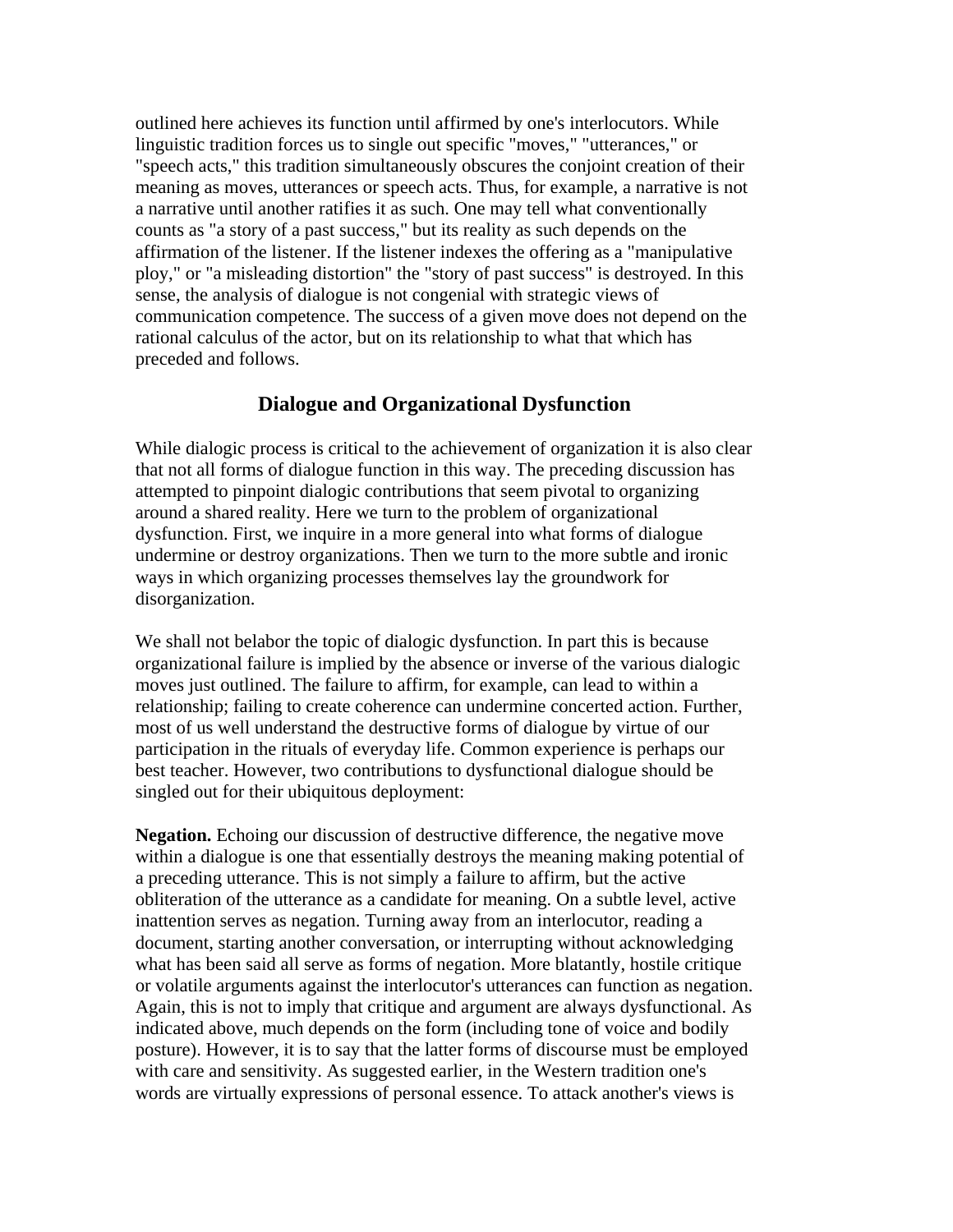not, then, a mere linguistic exercise; it is to invalidate the originary essence of the self.

On a more subtle level, monologic discourse may function as negation. As previously proposed, we view monologue as an unevenly distributed form of dialogue. If extended indefinitely it eliminates the space for the other's supplementation. In effect, the speaker preempts the affirmation process, placing the affirmation into the mouth of the otherwise mute listener. In this way, monologue subtly denies the listener participation in the creation of meaning. There is no recognition of a worthy essence within the other. Here we are sensitized as well to the relationship between dialogic forms and organizational structure. Monologic communication is traditionally a prerogative of rank. Indeed the presumption remains in Western culture that the more senior the individual in the organization the more knowledge he or she should possess. In this sense, the failure to display monologic prowess may be viewed as a sign of weakness. However, monologic speech remains effective only so long as the senior commands the kind of respect necessary for the presumption of affirmation to find assent. In the wave of recent support for workplace democracy and diversity initiatives, such a presumption becomes questionable. Further, as organizations grow more complex and confront an increasingly chaotic world of meaning, monologic discourse seems increasingly counterproductive (Anderson, et al., 2002).

**Individual Blame**. From the Western ideology of "the individual self," also sprouts the concept of individual responsibility. If individual minds are originary sources of action, then we may sensibly hold the individual responsible for his or her deeds - both good and bad. Such assumptions make their way into our institutions of law, into the application of rule systems within organizations, and into the rituals of daily life. In all cases, there is longstanding legitimation for blaming the individual for his or her untoward actions. Yet, in significant respects acts of individual blame function much like negations. They symbolically assault what is taken to be the center core of self. Resistance is thus invited, a resistance that is further exacerbated by the typical sense of righteousness. From the present standpoint individuals function within shared visions of the real and the good; there is no place in such worlds for "choosing evil." Such actions would be incomprehensible. From the personal standpoint, then, all actions are justified - "right at the time." Acts of blame, then, often seem unjustified, gratuitous, and alien to those who are accused.. In terms of dialogue, the challenge is to locate alternative conversational entries that may serve sanctioning purposes without resorting to acts of blame (see McNamee and Gergen, 1999).

## **Organization as Disorganization**

Negation and individual blame may seriously impede the process of generative dialogue. However, there is a more subtle and ironic narrative of disorganization that requires special attention. To be succinct, we propose that successful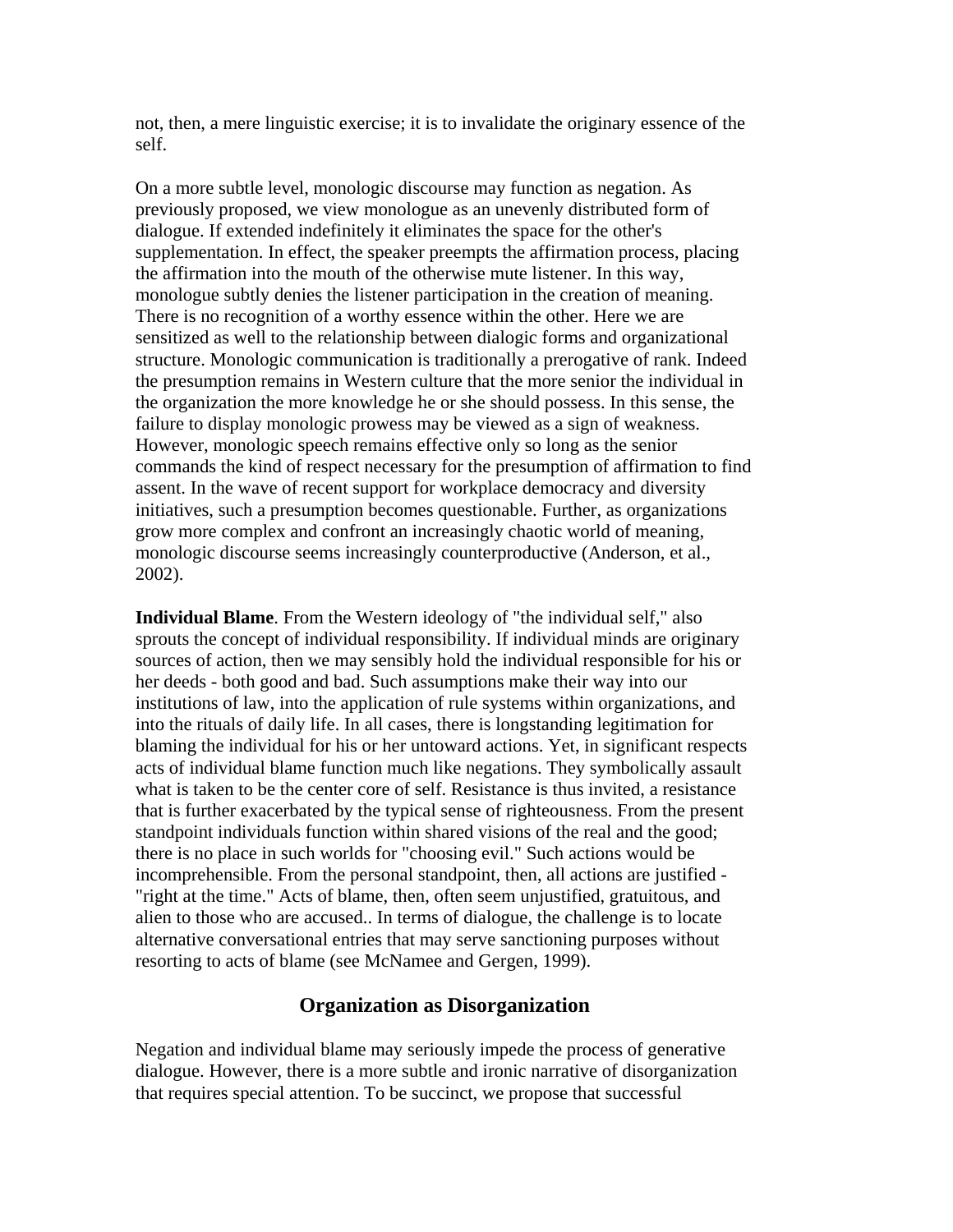organizing establishes the grounds for disorganization. To elaborate, consider Bakhtin's (1981) important distinction between dialogue that functions centripetally (bringing language into a centralized form of organization), as opposed to centrifugally (disrupting or disorganizing centralized forms of understanding). In this sense what we have characterized as generative dialogue essentially functions centripetally to create effective organization. However, dialogue that brings organizational participants together into a shared space of understanding, also functions in such a way that the dialogic traditions in which they are otherwise engaged are disrupted, suppressed, or in a word, disordered. Essentially the participants may come to embrace a particular reality, set of values, and practices that cut them away from other forms of life. The tendency is to become a "company man," "a bureaucrat," "a true believer," or ìone dimensional.îThe result is a subtle negation of that which lies outside the shining sphere of organization. The centripital process simultaneously functions centrifugally. (Also see Baxter and Montgomery, 1996, on dialectic change as inherent in dialogue.)

This problem is exacerbated by a small group pattern long familiar to the social sciences, namely that of "in-group/out-group" formation. From the early work of Sherif (1966) to more recent accounts of group identity (Tajfel, 1981; Turner, 1991), researchers have noted a strong tendency for organized groups to become alienated from or hostile to those outside the group. In-group members come to celebrate their way of doing things, their ideals, and their members; other groups form a devalued exterior. They are discredited and suspicious. In more contemporary terms, Foucault's (1980) views of power/knowledge are apposite. As groups develop a shared vision of the real and the good, they tend to incorporate or suppress alien discourses. The hegemonic thrust of discursive communities tends to marginalize or alienate those who fall outside. Or, in more practical terms, as organizations become larger, more complex, and more geographically extended, so will multiple discursive communities emerge, each with a particular construction of the world, each with a potential distrust or animus toward the others. Pockets of local organization - effective for carrying out the daily duties as understood within - carry with them potential resistances to other enclaves of meaning within the organization. The marketing division fails to appreciate the problems of Sales, Sales does not believe R&D is functioning effectively, the French subsidiary believes the home office in the U.S. is irrational, and so on. In sum, wherever dialogue is successful in organizing, there is a subtle undoing of organization, and unleashing of potentials for intergroup negation.

#### **Toward Transformative Dialogue**

In preceding sections we have focused on specific moves in dialogue that may contribute to both organization and disorganization. We turn finally to dialogic practices that may bridge the gap between alienated realities. Required here are moves in conversation that may sometimes differ substantially from those congenial to creating and sustaining a given reality, morality, or way of life. The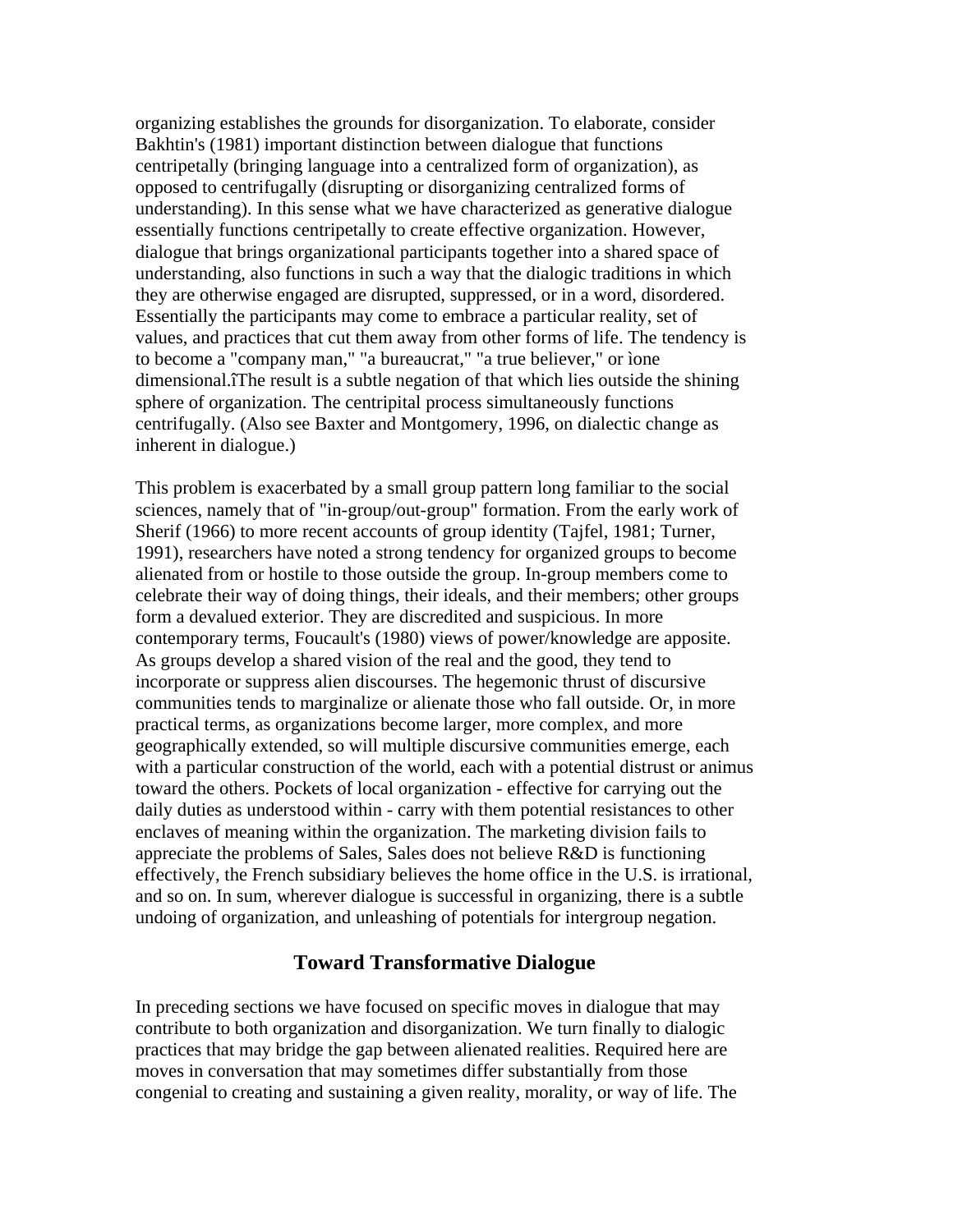challenge is that of bringing into productive synchrony groups that share solidified visions of the real and the good. We may speak, then, of transformative dialogue, a relational accomplishment that creates new spaces of meaning and enables the organization to restore its generative potentials (Gergen, McNamee, and Barrett, 2001) . In what follows we will consider two forms of organized practice specifically focused on crossing boundaries. In each case we shall attempt to isolate those particular dialogic moves central to bringing about restorative change.

# **The Public Conversations Project**

The Public Conversation Project, founded in 1989, seeks to create an alternative to polarized debate by creating constructive dialogues between parties (see Chasin and Herzig, 1994; Chasin, Herzig, Roth, Chasin, Becker, and Stains, 1996). Typically the group works with groups that have a history of marginalizing, demonizing and even eliminating the other. In some of their most important work, activists on both sides of the abortion debate were brought together in small groups for a 2-day meeting. The meeting began with a dinner in which participants were free to talk to another about any issue except the issue of abortion. The dinner gave way to guided conversations in which - during the subsequent days - participants specifically addressed the following questions:

- 1. How did you get involved with this issue? What Ìs your personal relationship or personal history with it?
- 2. We would like to hear a little more about your particular beliefs and perspectives about the issues surrounding abortion. What is at the heart of the matter for you?
- 3. Many people we've talked to have told us that within their approach to this issue they find some gray areas, some dilemmas about their own beliefs or even some conflicts. Do you experience any pockets of uncertainty or lesser certainty, any concerns, value conflicts, or mixed feelings that you may have and wish to share?

The first question enabled the participants to tell personal stories about events that shaped their views Often they shared experiences from their own lives or the experience of a family member at a crisis moment. The second question gave participants an opportunity to express their personal, core beliefs about the abortion issue. Finally, participants were able to speak of their uncertainties or ambivalence. Participants in this and other projects have been almost univcoal in their praises. Interestingly, in January 2001, six Boston women - public leaders from both sides of the abortion debate - revealed that they had been meeting in secret for six years after their participation in the project (Fowler et. al., 2001). Among other things the participants felt they learned to abandon polemical language; continued meeting enabled them to see "the dignity and goodness" of the those they opposed. While not eschewing their original positions, they reported that they "learned to avoid being over reactive and disparaging the other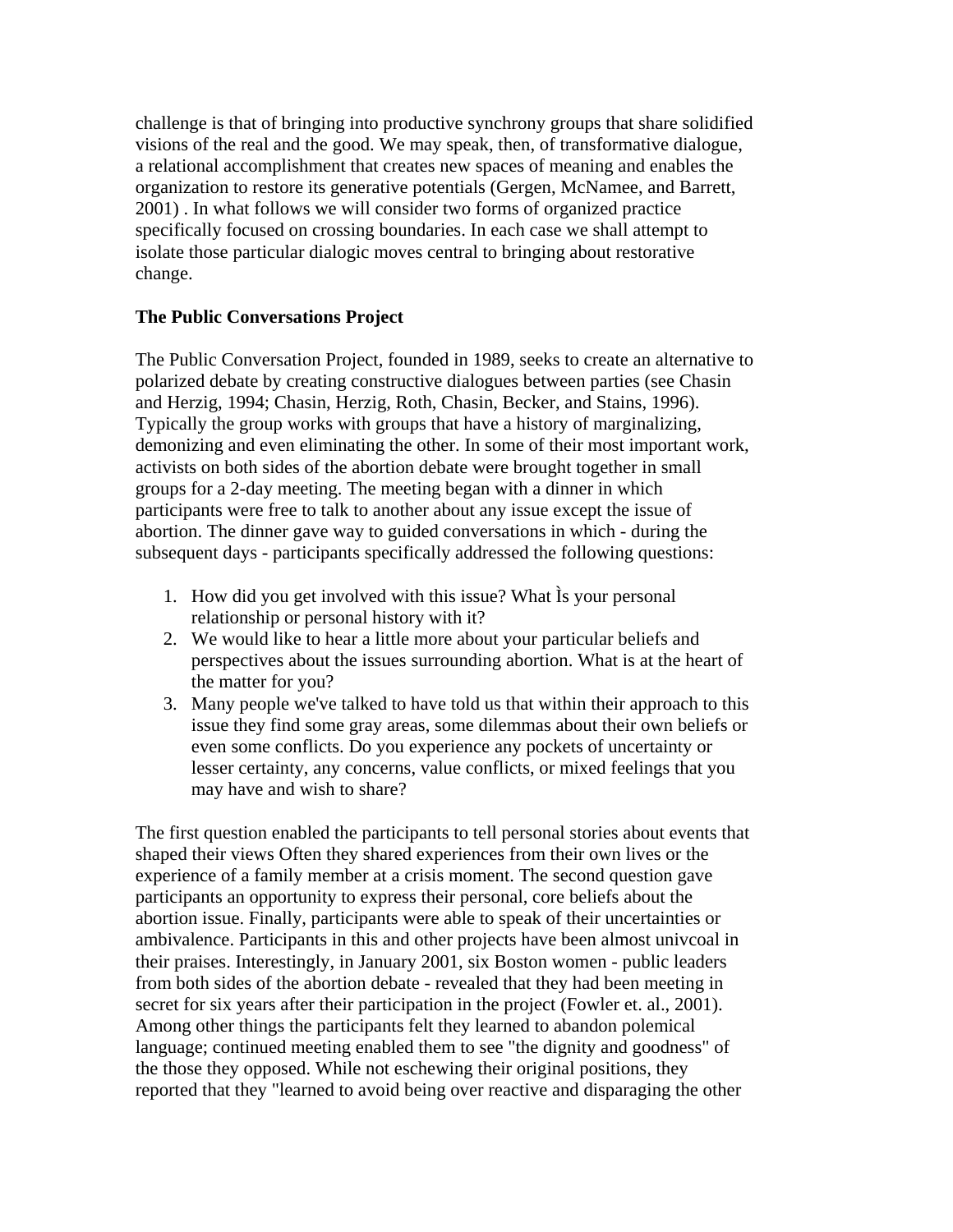side and to focus instead on affirming (our) respective causes."

What are the discursive moves that enabled the boundaries of animosity to be traversed? At the outset we find that the practice included certain generative moves in dialogue and avoided two more destructive possibilities. In the generative case, both the conversation at dinner and the session in which participants spoke of the "heart of the matter" for them, their "opponents" were cast in the role of respectful listening. The act of listening without responding with contentious questions subtly served an affirming function. At the same time, by steering the conversation away from uncompromising theoretical issues, few destructive differences entered the conversation. Finally, the dialogue was arranged in such a way that acts of blame were not permitted. However, the public conversations format also points to the importance of:

**Narrative Revelation**. Listening to the first person narratives of those to whom one is otherwise opposed seems to have a powerful ameliorating effect. The reasons are several. First, such narratives are easily comprehensible; from our earliest years we are exposed to the narrative form common in personal storytelling, and we are more fully prepared to understand this form as opposed to abstract arguments. Further, stories can invite fuller audience engagement than does the explication of abstract ideas. In hearing stories we generate images, thrive on the drama, suffer and celebrate with the speaker. Finally, the personal story tends to generate acceptance as opposed to resistance. If it is ìyour story, your experience,î then the audience can scarcely say ìyou are wrong.î Narratives do not invite opposition but indulgence.

**Self Reflexivity**. One unfortunate aspect of traditional conversation is that we are positioned as unified egos. That is, we are constructed as singular, coherent selves, not fragmented and multiple. To be incoherent is subject to ridicule; moral inconsistency is grounds for scorn. Thus, as we encounter people whose positions differ from ours, we tend to represent ourselves one dimensionally, ensuring that all our statements form a unified, seamless web. As a result, when we enter a relationship defined by our differences, commitment to unity will maintain our distance. And if the †integrity or validity of oneís coherent front is threatened by the other, we may move toward polarizing combat. In this respect the invitation to explore one's "gray areas" or doubts releases the demand for coherence. In Baxter and Montgomery's (1996) terms, we demonstrate one of the most important dialogic skills, namely the ìability to recognize multiple, simultaneously salient systems.î More broadly, self reflexivity may be only one member of a family of moves that will inject polyvocality into the dialogue. For example, in their conflict work, Pearce and Littlejohn(1997) often employ "third person listening,"in which one member of an antagonistic group may be asked to step out of the conversation and to observe the interchange. By moving from the first person position, in which one is representing a position, to a third person stance, one can observe the conflict with other criteria at hand (e.g. "Is this a productive form of interaction?"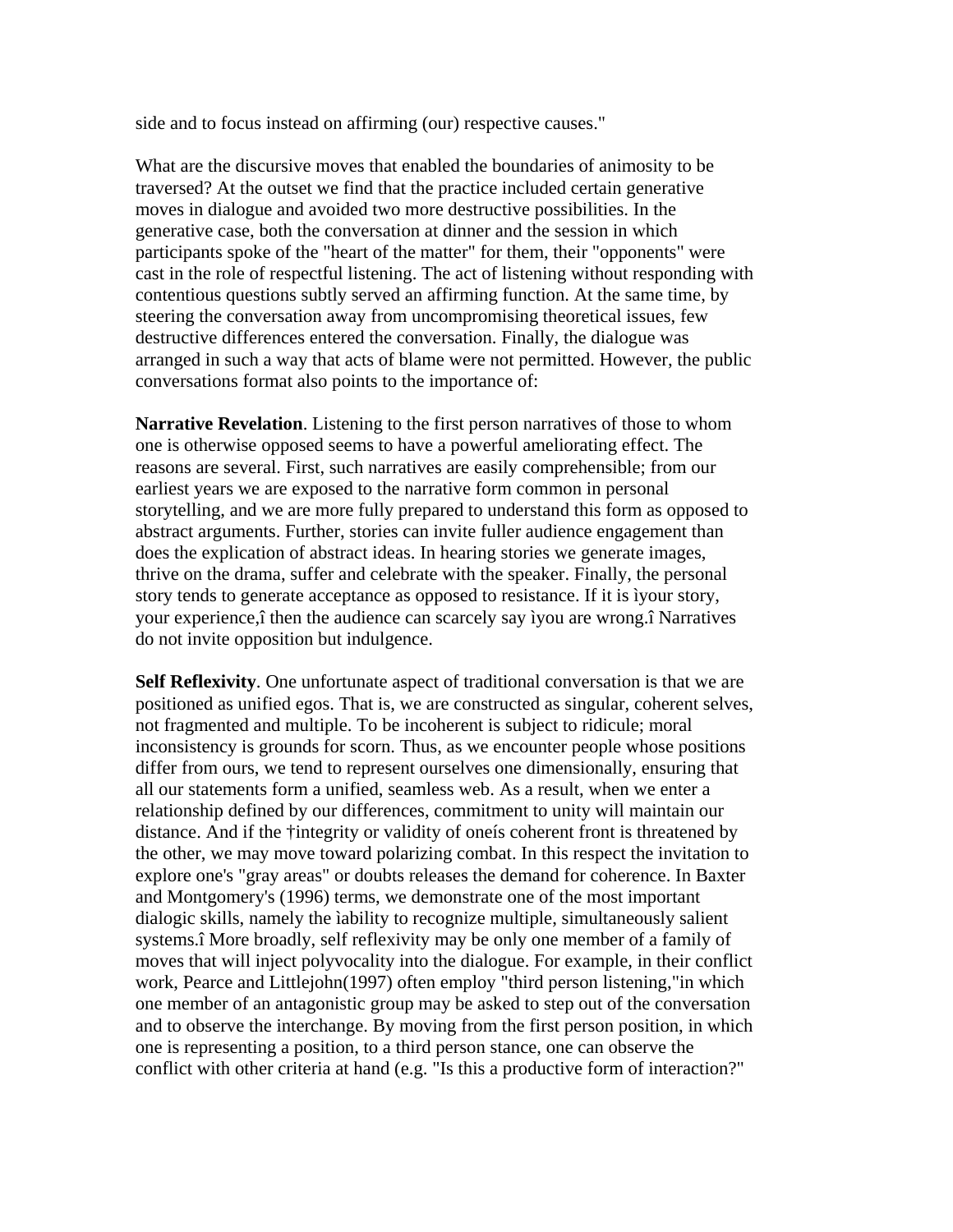"What improvements might be made?").

# **Appreciative Inquiry**

Appreciative inquiry (AI) is a second and highly effective transformative practice. Developed by David Cooperrider and his colleagues in the 1980's (Cooperrider & Srivastva, 1987; Cooperrider, Sorensen, Whitney, & Yaeger, 2000; Fry, Barrett, Seiling, & Whitney, 2002; Ludema, Cooperrider, & Barrett, 2000) it is a method that aims to transform the capacity of human systems for positive change by deliberately focusing on positive experiences and hopeful futures. Traditional action research, they claim, has been constrained within a problem solving ethos and girded with a deficit orientation in which participants are encouraged to notice and talk about breakdowns and plan action around solutions that address these problems. AI claims that organizations are not problems to be solved but are "centers of infinite relational capacity, alive with infinite imagination, open, indeterminate, and ultimately - in terms of the future - a mystery." (Cooperrider and Barrett, 2002; p 236).

AI practitioners begin with the belief that topic choice and question formation are the most important moves in shaping dialogue. Much effort is made toward creating questions around positive topics that guide attention toward peak experiences and strengths. The challenge is to ask questions that deliberately focus on those factors that contribute to the systemís operating at its very best. Questions are designed to encourage participants to search for stories that embody these affirmative topics. Participants are encouraged to develop an appreciative eye, to appreciate the possibility that every human system, no matter how dysfunctional or conflictual, has elements of beauty, goodness, and value.

Although AI practices are frequently used to stimulate organizational change, they are particularly applicable to cases in which groups are locked in spirals of negation and vengeance. One case study in particular conveys the value of appreciative inquiry as a mode of creating transformative dialogue in a system under siege. (For a fuller description, see Barrett and Coopperrider, 1991). In the early 1980's, The Medic Inn, a one star hotel facility, was taken over by a larger enterprise and given the mandate to transform itself into a first class, four star facility. The parent company invested in the property and upgraded the physical facilities. However, the quality of service was slow to change. Managers were locked in cycles of interpersonal conflict and interdepartmental turf wars. Interpersonal tension and competition were seemingly insurmountable obstacles to overcome. It was clear to the consultants that the managers needed to engage in a different kind of dialogue in order to overcome conflict and move toward a new standard of excellence.

The consultants in this case created a task force of managers to take a collective journey to Chicago's famous Tremont Hotel, one of the premier four star properties in the county. Here they interviewed managers about the factors they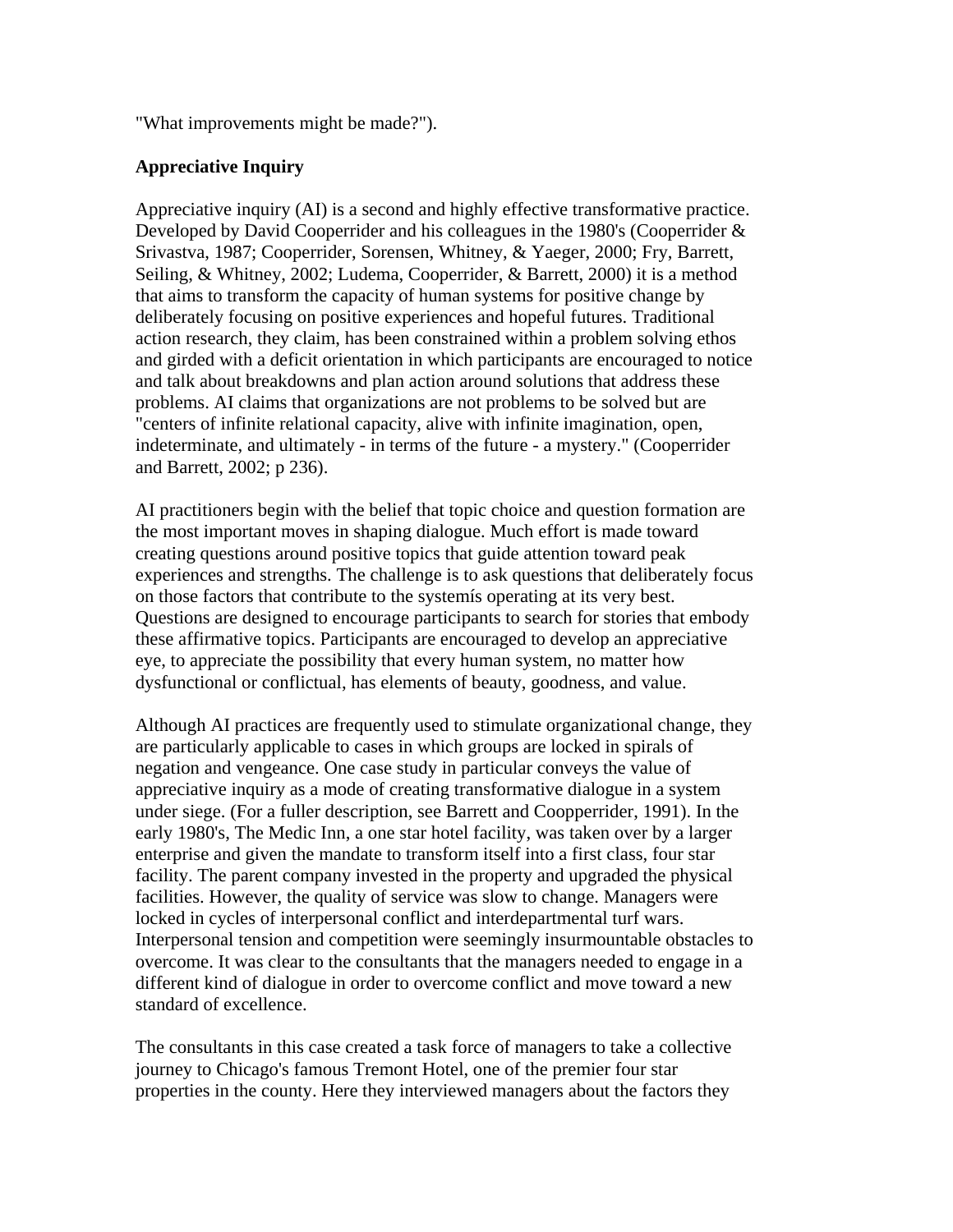felt contributed to excellence. A typical question was: What were the peak moments in the life of the hotel --the times when people felt most energized, most committed, and most fulfilled in their involvement. Later, the participants interviewed one another about their own peak experiences in their hotel, and then began to articulate aspirations for their a possible future. In these discussions there were no traces of the cycles of blame and turf protection. The group returned to their hotel with a new cooperative spirit and a renewed capacity to generate consensus. They continued the dialogue that had begun with the appreciative inquiry at the Tremont and within a few months developed a collective strategic plan for excellence. Within a few years they had achieved a four star rating from the Michelen rating service.

Appreciative inquiry seeds transformational dialogue in many ways. There is a premium placed on *mutual affirmation*; *productive differences* are encouraged, *individual blame is avoided*, and *personal narratives* create a strong sense of mutuality. At the same time, AI offers one highly significant addition to a vocabulary of transformative dialogue:

**The Co Creation of New Worlds**. As outlined earlier, transformative dialogue is essentially aimed at facilitating the collaborative construction of new realities. Needed in the dialogue are what might be called imaginary moments in which participants join in developing visions of common good. These imaginary moments not only sow the seeds for constructing a common reality and vision of the good, but also shift the position of the participants from combative to cooperative. As participants move toward common purpose, so do they redefine the other, and lay the groundwork for a conception of "us." This is precisely what is achieved as AI participants engage in designing new futures.

To be sure, the work of the Public Conversations Project and appreciative inquiry practitioners do not exhaust the possibilities for transformative dialogue. The interested reader is directed as well to the important work of the Public Dialogue Consortium (see Pearce and Pearce, 2001; Spano, 2001) on community change. Further, a rich reserve of resources may be located through several websites, including: www.uia.org/dialogue www.thataway.org/dialogue , and www.studycircles.org, www.un.org/Dialogue.

# **In Conclusion**

In the 1987 edition of The Handbook of Organizational Communication, there is no index entry for "dialogue," nor does significant discussion of dialogue appear in any of the included chapters. We hope that the present chapter will signal a significant shift in attention, and serve as an animating springboard for new lines of inquiry. As we have attempted to demonstrate, dialogue is essential to the vitality of an organization, and neglect of dialogic practices can create internal schisms and ultimate collapse. In the present chapter we have developed a view of dialogue as discursive coordination, and within this framework moved on to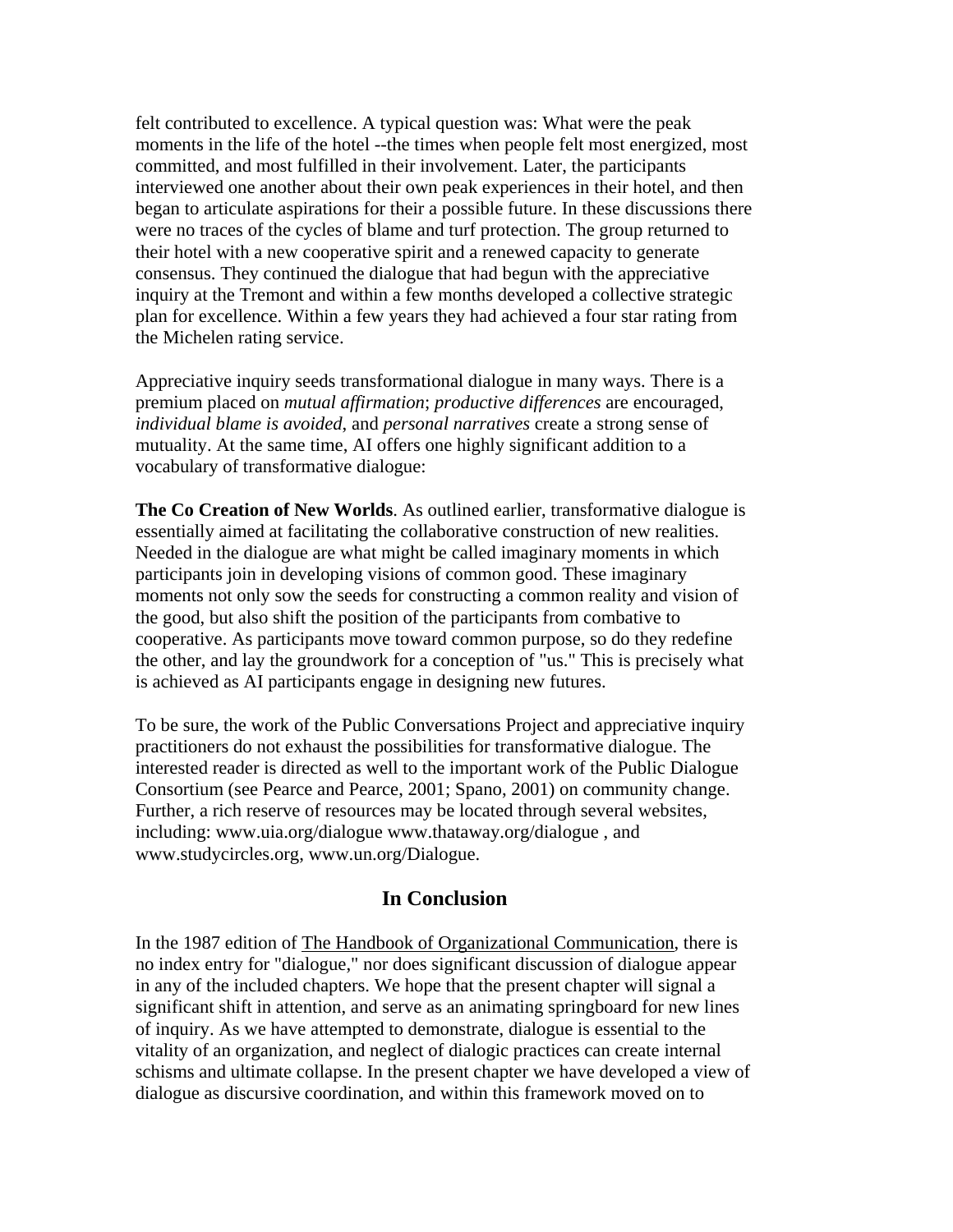consider dialogic practices that bring organization into being, that destroy organization, and that enable conflicting domains of meaning to be re-coordinated.

Yet, these are only beginnings. We have already noted the lack of attention in this analysis to non-verbal forms of discursive action, to material context, to cultural and historical variations. However, a full treatment of dialogue should also be attentive to issues of power. Deetz (1992) warns us that the institutions of the ordinary - and particularly the relations of power - may preclude the kind of dialogue from which organizational change may ensue. In the same vein, we have not discussed the many possible relational configurations in which dialogue may take place. Various configurations of gender, age, kinship, friendship and the like might well reveal differing forms of effective dialogue (Duck, 2002.) Further, Myerson (1994 ) draws our attention to "double arguability," essentially a distinction between the interactions of the interlocutors in a dialogue and the specific issue at stake. Ultimately we must consider the relationship between what is said, the way in which it is said, and the form of relationship (Taylor, 1999). The present analysis has focused exclusively on the former domain, while neglecting potentially significant issues of dialogic content. Finally, our analysis has failed to make contact with issues of dialogic ethics. Should there be ethical imperatives for effective dialogue (see for example, Habermas, 1993; Krippendorff,1989; Baxter and Montgomery, 1996); are there ethical assumptions already implicit, or is it possible that ethical imperatives may interfere with the contextual necessities and generative potentials of dialogue? We favor, then, an infinite unfolding of the dialogue on dialogue.

## **References**

- Anderson, B. (1983) Imagined communities. London: Verso.
- Anderson, H. (1997). Conversation, language, and possibilities: A postmodern approach to therapy. New York: Harper Collins.
- Anderson, H., Cooperrider, D., Gergen, K. J., Gergen, M., McNamee, S. & Whitney, D. (2001). The appreciative organization. Swarthmore, PA Taos Institute Publications.
- Austin, J.L. (1962). How to do things with words. New York: Oxford University Press.
- Barbules, N.C. (1994) Dialogue in teaching. New York: Teachers College Press.
- Baxter, L. and Montgomery, B. (1998) Relating: Dialogues and Dialectics. Hillsdale, NJ: Erlbaum.
- Bakhtin, M.M. (1981). The dialogic imagination: Four essays by M.M. Bakhtin. (Ed.) C. Emerson & M. Holquist. Austin: University of Texas Press.
- Barrett, F. J. and D. Cooperrider. (1990). "Generative Metaphor Intervention: A New Approach to Intergroup Conflict." Journal of Applied Behavioral Science.Vol. 26, No. 2, pp. 223-244.
- Baumgartel, H. (1959) ìUsing Employee Questionnaire Results for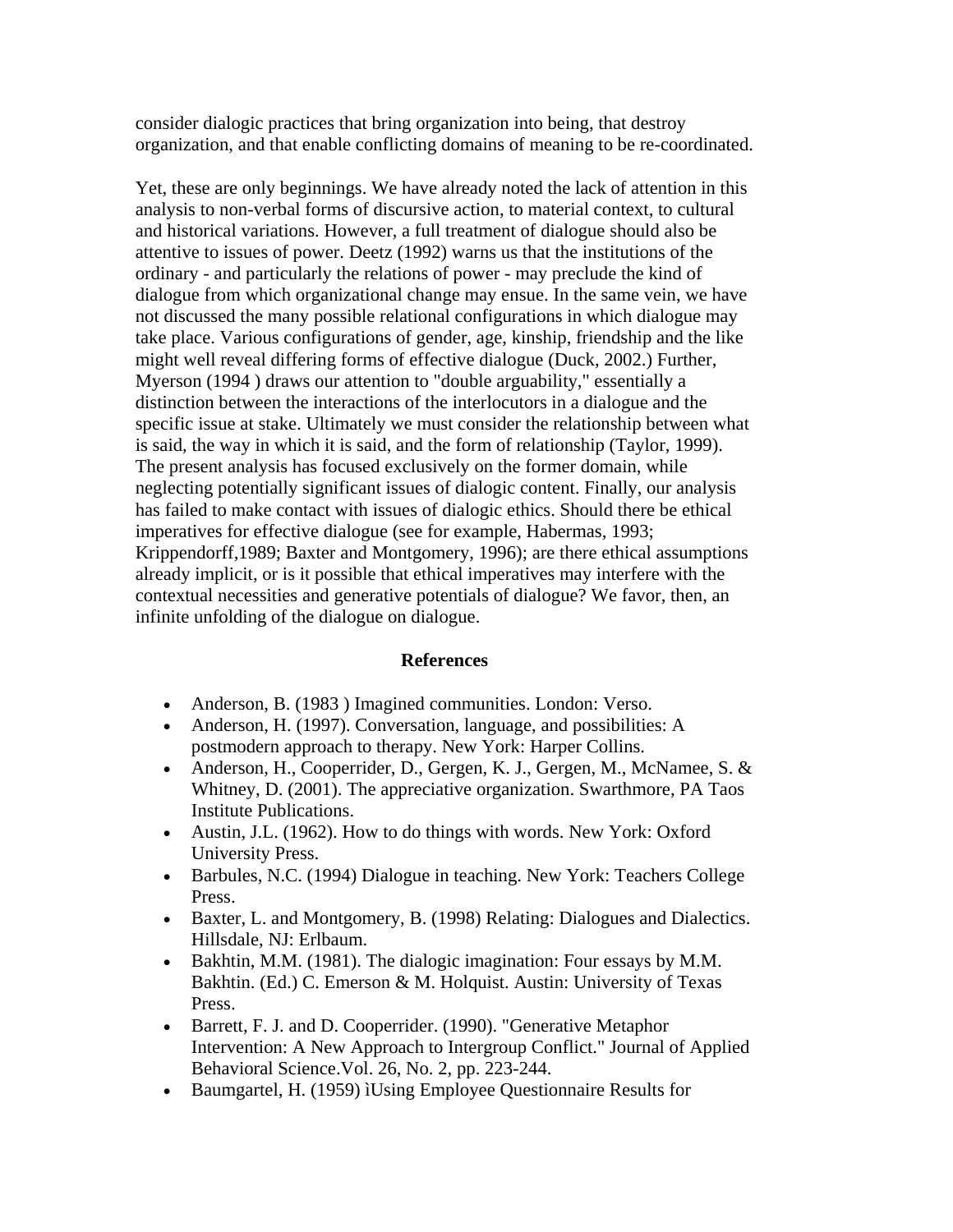Improving Organizations: The Survey ëFeedbackí Experiment.î Kansas Business Review, December, pp 2-6.

- Billig, M. (1987). Arguing and thinking. Cambridge: Cambridge University
- Bruner, J. (1990). Acts of meaning. Cambridge: Harvard University Press.
- Bohm, D. (1996), On dialogue, (Edited by Lee Nichol). New York: Routledge.
- Boje, D.M. (2001) Narrative methods for organizational and communication research. London: Sage.
- Chasin, R. and Herzig, M (1994). *i*Creating Systemic Interventions for the socio-political Arena.î In B. Berger-Gould and D. Demuth (eds). The Global Family Therapist: Integrating the personal, professional and political. Boston: Allyn and Bacon.
- Chasin, R. Herzig, M., Roth, S., Chasin, L., Becker, C., and Stains, R. (1996). ìFrom Diatribe to Dialogue on Divisive Public Issues: Approaches Drawn from Family Therapy.î Median Quarterly, Summer Issue 13:4.
- Coch, J. and R. P. French. (1948) ìOvercoming Resistance to Change, î Human Relations, Vol. 1, No. 4.
- Cooperrider, D. L., Sorensen, P. F., Whitney, D. & Yaeger, T. F. (2000). Appreciative inquiry: Rethinking human organization toward a positive theory of change. Champagne, IL: Stipes.
- Cooperrider, D. L., & Srivastva, S. (1987). Appreciative inquiry in organizational life. In W. A. Pasmore & R. W. Woodman (Eds.). Research in organization change and development , (Vol. 1, pp. 129-169). Greenwich, CT: JAI Press.
- Craig, R.T. and Tracy, K. (Eds.) (1983) Conversational coherence. Beverly Hills, CA: Sage.
- Czarniawska, B. (1997) Narrating the organization. Chicago: University of Chicago Press.
- Duck, S. (2002). Hypertext in the key of G: Three types of "history:" as influences on conversational structure and flow. Communication Theory, 12, 41-62.
- Deetz, S. (1992) Democracy in an age of corporate colonization. Albany: State University of New York Press.
- Eisenberg, E. M., and Goodall, H.L., Jr. (1993) . Organizational communication: Balancing creativity and constraint. New York: St. Martinís Press.
- Foucault, M. (1980) Power/knowledge. New York: Pantheon.
- Fowler, A., Gamble, N., Hogan, F., Kogut, M, McComish, M., and Thorp, B. (2001). ìTalking with the Enemy.î The Boston Globe, January 28.
- Fry, R., Barrett, F., Seiling, J., & Whitney, D. (2002). Appreciative inquiry and organizational transformation: Reports from the field. Westport, CT: Quorum Books.
- Garfinkel, H. (1965).Studies in Ethnomethodology.. Englewood Cliffs, NJ: Prentice-Hall.
- Gergen, K.J. (1994) Realities and relationships. Cambridge: Harvard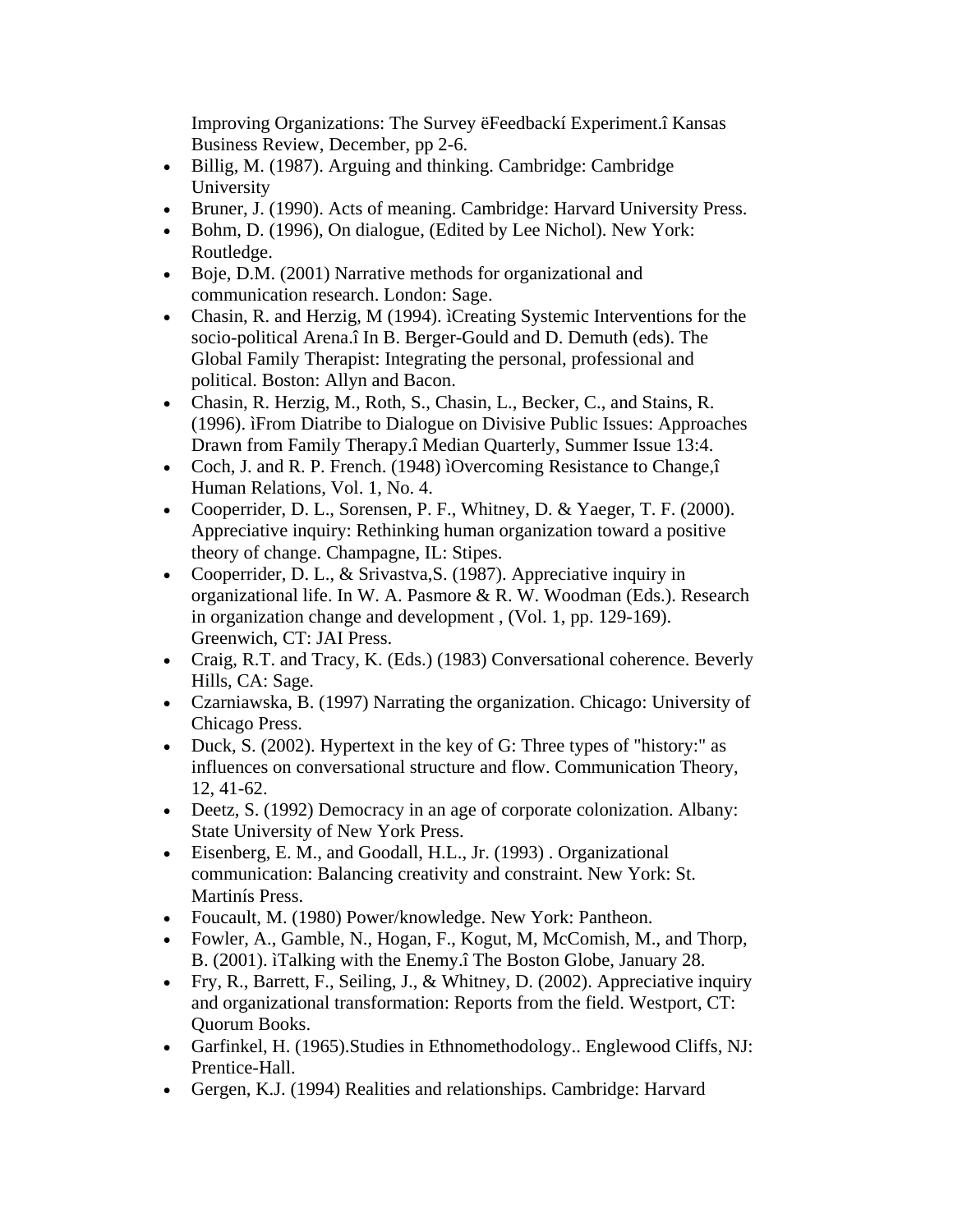University Press.

- Gergen, K.J. (1999) An invitation to social construction. London: Sage.
- Gergen, K.J., McNamee, S. and Barrett, F. (2001) Toward transformative dialogue. International Journal of Public Administration, 24, 697-707.
- Grudin, R. (1996). On dialogue: An essay in free thought. New York, Boston: Houghton Mifflin.
- Habermas, J. (1993) Justification and application: remarks on discourse ethics. Cambridge, MA: MIT Press.
- Harre, R. & Gillette, G. (1994). The discursive mind. London: Sage.
- Hawes, L. C. (1999), The dialogics of conversation: Power, control, and vulnerability. Communication Theory, 9, 229-264.
- Hazen, M. A. (1993). Toward polyphonic organization. Journal of Organizational Change Management, 6, 15-26.
- Isaacs, W. N. (1993). Taking flight: Dialogue, collective thinking, and organizational learning. Organizational Dynamics, 22, 24-39.
- Jandt, F.E. (2001) Intercultural communication. Thousand Oaks, CA: Sage.
- Krippendorff, K. (1989) On the ethics of constructing communication. In B Dervin, L. Grossberg, B. O'Keefe, and E. Wartella (Eds.) Rethinking communication. V.I Paradigm issues. Newbury Park, CA: Sage.
- Lewin, K. (1951). Field theory in social science. New York: Harper
- Ludema, J.. D., Cooperrider, D. L., & Barrett, F. J. (2000). Appreciative inquiry: The power of the unconditional positive question. In P. Reason, & H. Bradbury (Eds.). Handbook of action research (pp. 189-199). Thousand Oaks, CA: Sage.
- Maranhao, T. (Ed.)(1990). The interpretation of dialogue. Chicago: University of Chicago Press.
- Markova, I, Graumann, C.F. and Foppa, K. (Eds.) (1995) Mutualities in dialogue. Cambridge: Cambridge University Press.
- McNamee, S. and Gergen, K.J. (2001) Relational responsibility. Thousand Oaks, CA: Sage.
- Medvedev, L.P.N., & Bakhtin, M.M. (1978). The formal method in literary scholarship: a critical introduction to sociological poetics. Baltimore: Johns Hopkins.
- Myerson, G. (1994) Rhetoric, reason and society. London: Sage.
- Pearce, W. B. (1989) Communication and the human condition. Carbondale, Ill: Southern Illinois University Press.
- Pearce, W. B. andLittlejohn, S. (1997). Moral Conflict: When Social Worlds Collide. Thousand Oaks, CA: Sage.
- Pearce W. B and Pearce, K. (2001). *i*Extending the theory of the coordinated management of meaning (CMM) through a Community Dialogue Process.î Communication Theory.
- Putnam, L.L., & Fairhurst, G.T. (2000). Discourse analysis in organizations. In F. M. Jablin & L. Putnam (Eds.). The new handbook of organizational communication: Advances in theory, research, and methods. (pp. 78-136). Thousand Oaks, CA: Sage.